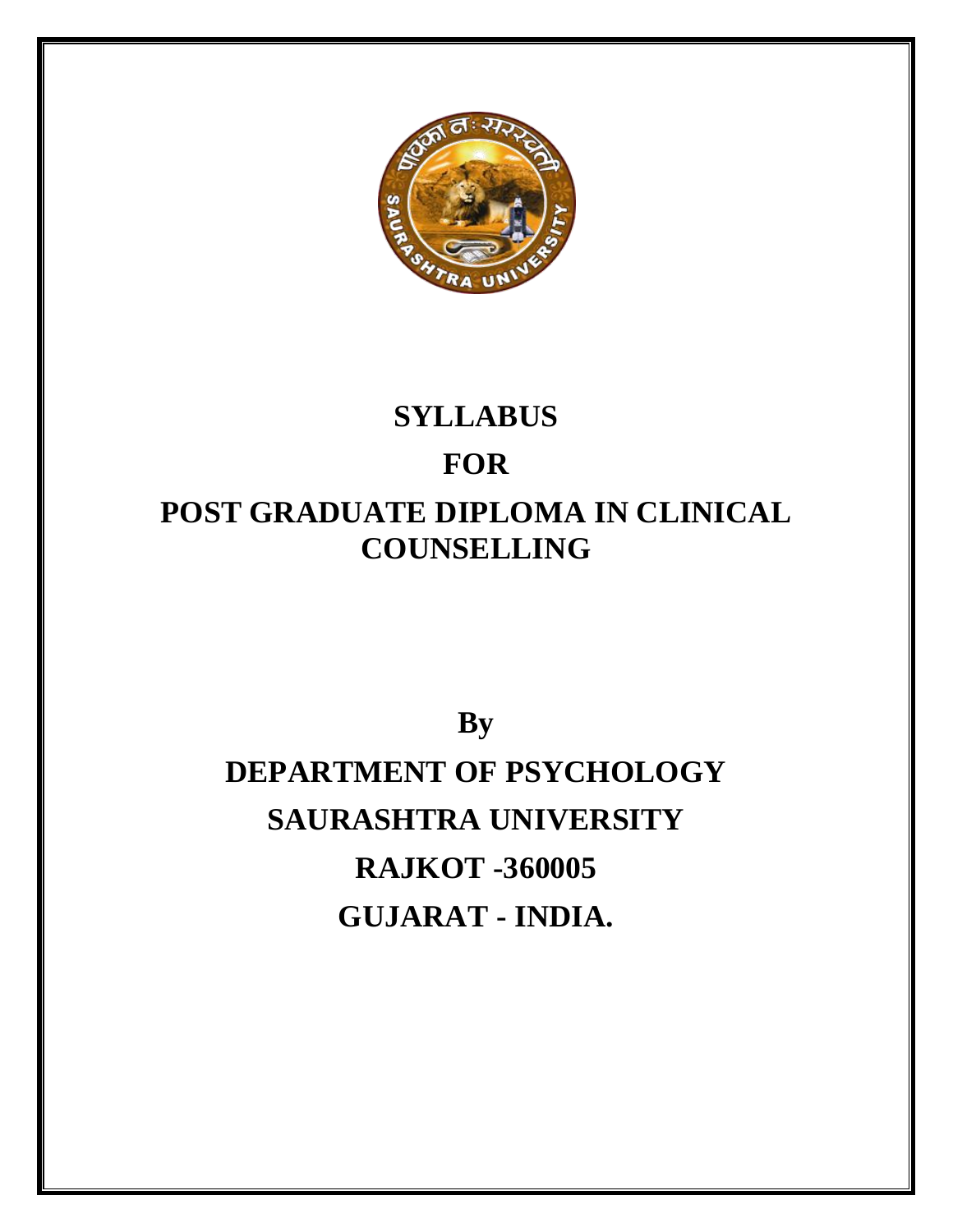SAURASHTRA UNIVERSITY ARTS FACULTY

SUBJECT: POST GRADUATE DIPLOMA IN CLINICAL COUNSELING

# **DEPARTMENT OF PSYCHOLOGY SAURASHTRA UNIVERSITY RAJKOT -360005 GUJARAT – INDIA**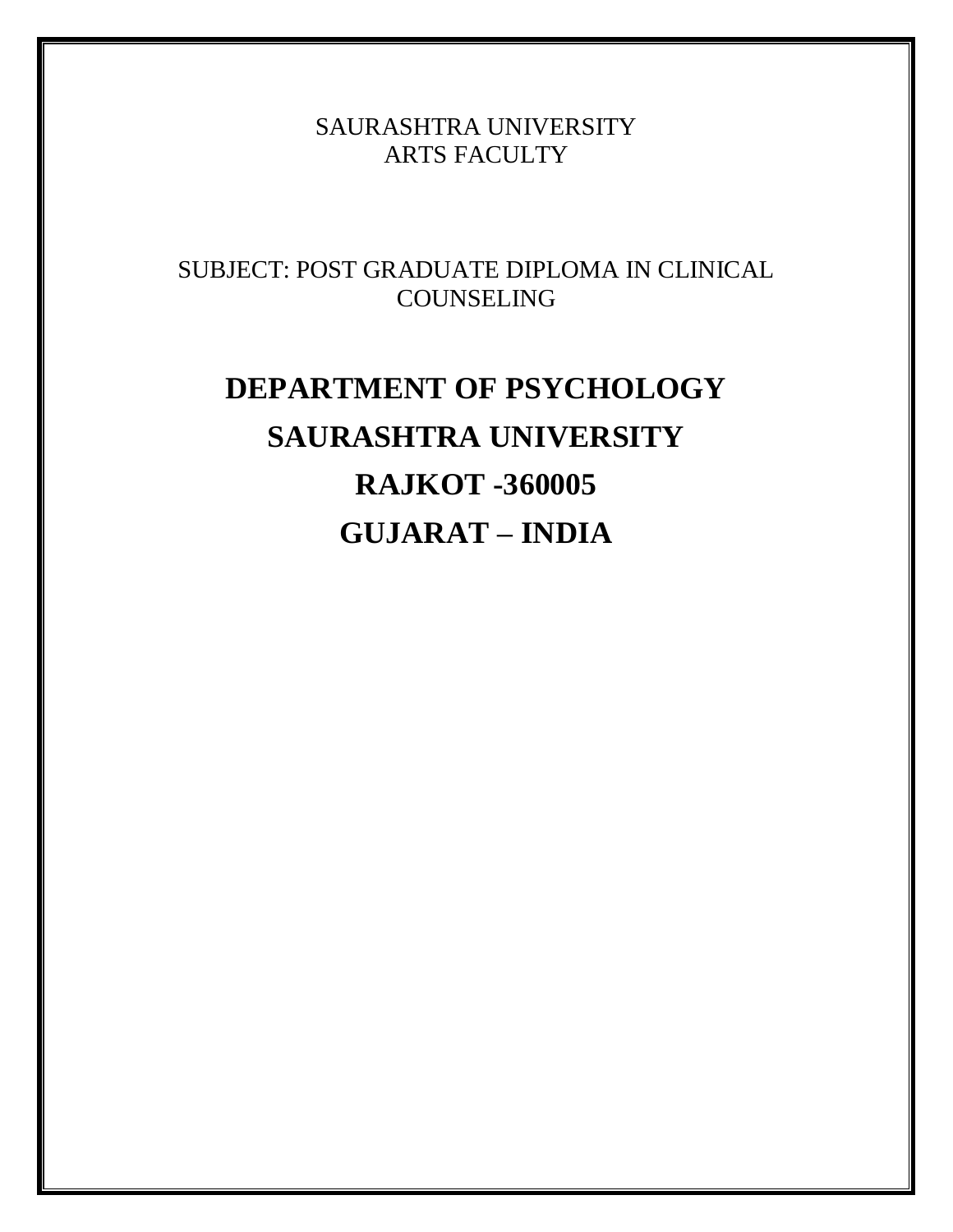# **SYLLABUS**

| No. | Core/<br>Elective/<br><b>Interdisci</b><br>plinary | <b>Name of Course</b>                   | <b>Credits</b> | IM | EM | TM  | Course/<br>paper<br>Code |
|-----|----------------------------------------------------|-----------------------------------------|----------------|----|----|-----|--------------------------|
|     |                                                    | <b>PGDCC Semester-I</b>                 |                |    |    |     |                          |
|     | $CCT - I$                                          | Clinical Psychology                     | 04             | 30 | 70 | 100 |                          |
| 2   | CCT-II                                             | Counseling and Guidance                 | 04             | 30 | 70 | 100 |                          |
| 3   | $CCT -$                                            | <b>Psychological Testing (Practical</b> | 08             |    |    | 200 |                          |
|     | Ш                                                  | including viva -voce)                   |                |    |    |     |                          |
| 4   | $ECT - I$                                          | <b>Mental Disorders</b>                 | 04             | 30 | 70 | 100 |                          |
|     |                                                    | <sub>or</sub>                           |                |    |    |     |                          |
|     |                                                    | Psychology of Mental Hygiene            |                |    |    |     |                          |
|     |                                                    | <b>Total</b>                            | 20             |    |    | 500 |                          |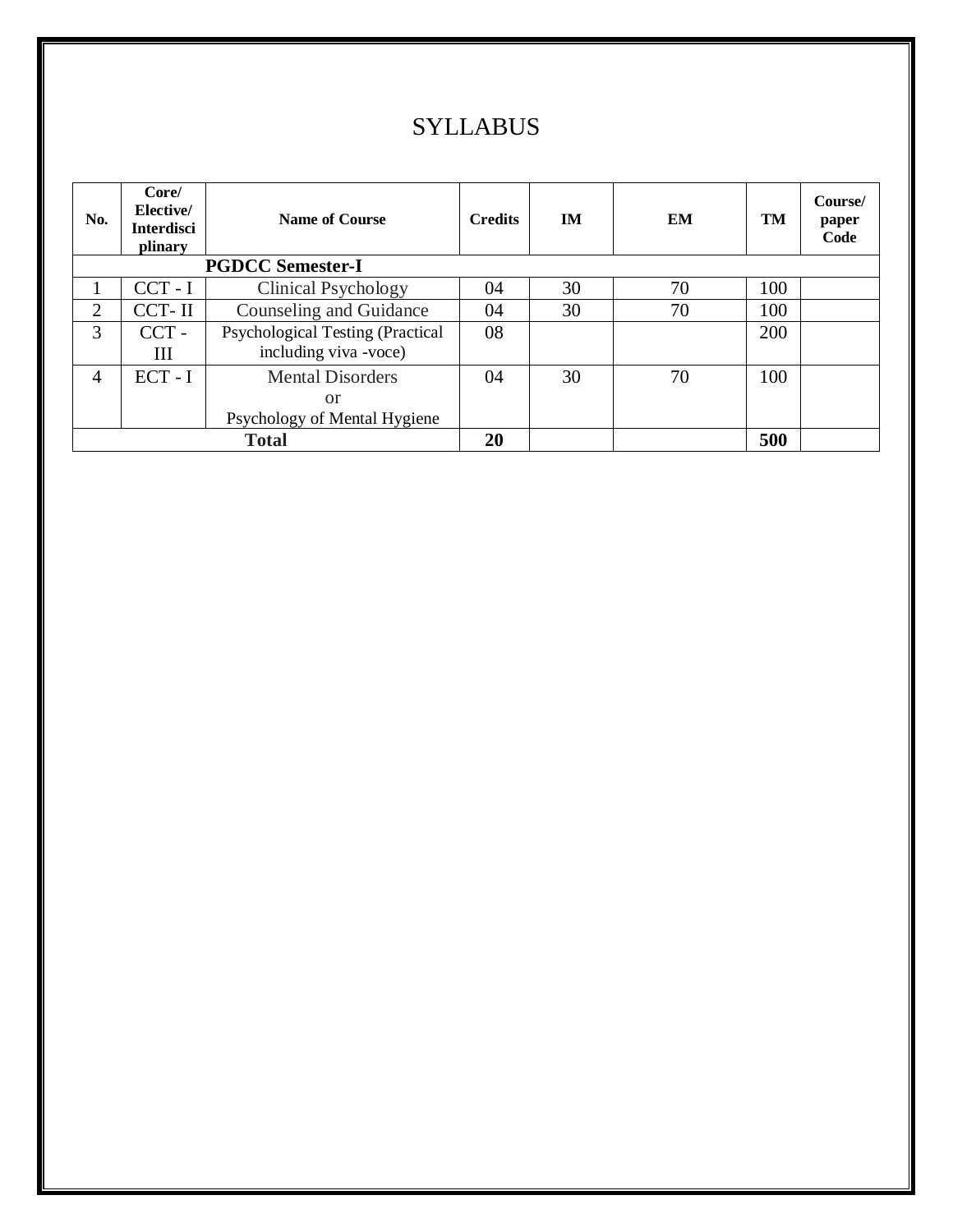#### **PGDCC Semester -II**

| No.            | Core<br>/ Elective/<br><b>Inter</b><br>disciplinary | <b>Name of Course</b>                                                   | <b>Credits</b> | <b>IM</b> | EM  | TM  | Course/<br>paper Code |
|----------------|-----------------------------------------------------|-------------------------------------------------------------------------|----------------|-----------|-----|-----|-----------------------|
| 1              | CCT - IV                                            | Approaches to                                                           | 4              | 30        | 70  | 100 |                       |
|                |                                                     | Psychological<br>Therapy                                                |                |           |     |     |                       |
| 2              | $CCT - V$                                           | Field Work                                                              | 4              | 30        | 70  | 100 |                       |
| 3              | CCT - VI                                            | Dissertation                                                            | 8              | 50        | 150 | 200 |                       |
| $\overline{4}$ | $ECT - II$                                          | Personality<br>Measurement<br><sub>or</sub><br><b>Stress and Health</b> | 4              | 30        | 70  | 100 |                       |
|                | <b>Total</b>                                        |                                                                         |                |           |     | 500 |                       |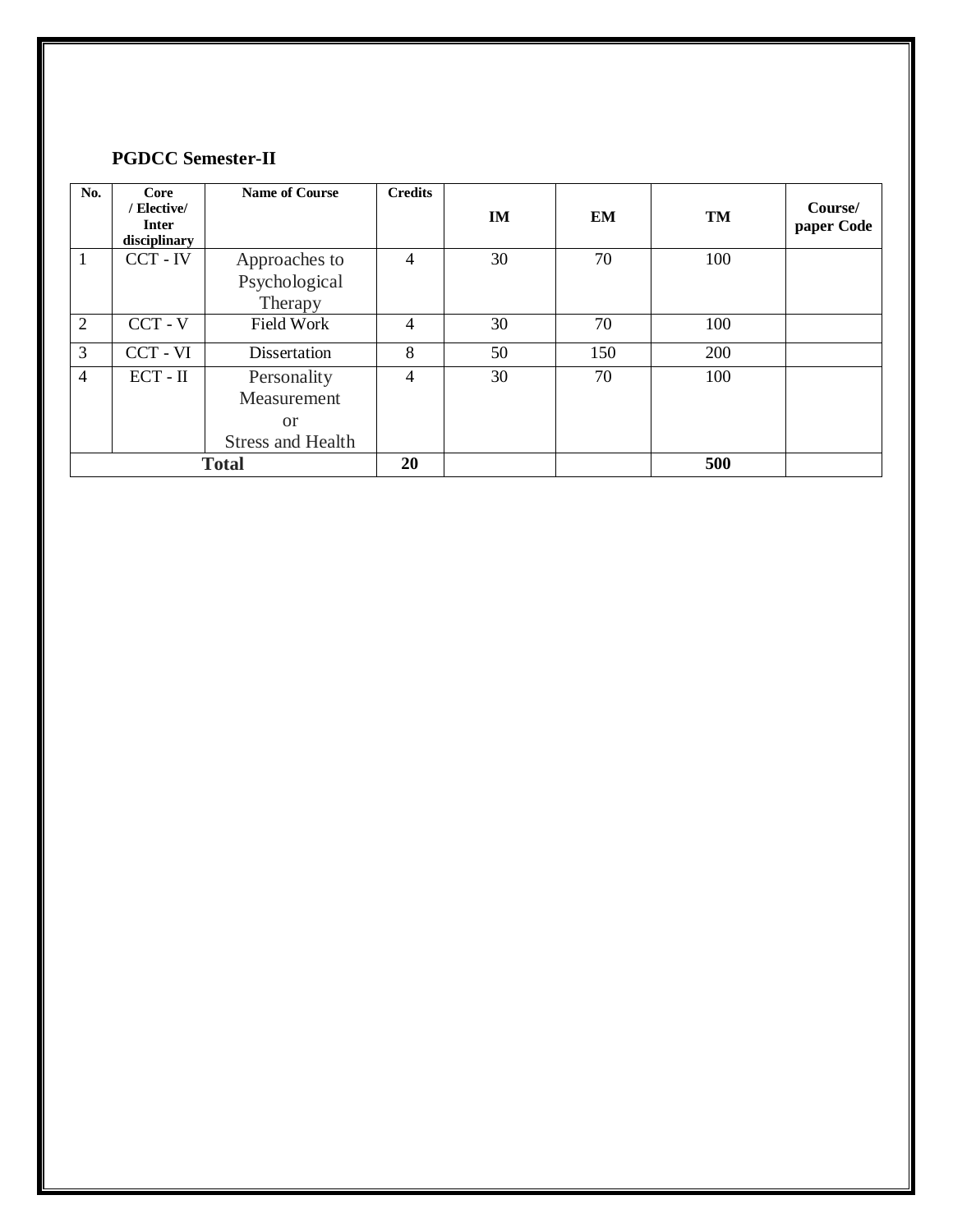Course: Post Graduate Diploma in Clinical Counseling Subject Name & No: Clinical Psychology Course (Paper) Unique Code:

| Name        | Semester | Core/Elective/ | Course  | Course/Paper | Credit | Internal | External | Total | External |
|-------------|----------|----------------|---------|--------------|--------|----------|----------|-------|----------|
| of course   |          | Allied/Practic | /Paper  | Title        |        | Marks    | Marks    | Exam  | Exam     |
|             |          | al             | code    |              |        |          |          | Marks | Time     |
|             |          | /Project       |         |              |        |          |          |       | Duration |
| <b>PGDC</b> |          | Core           | $CCT -$ | Clinical     |        | 30       | 70       | 100   | 2.30     |
|             |          |                |         | Psychology   |        |          |          |       | Hrs.     |

#### **Course Objectives:**

1. Students will acquire and demonstrate knowledge of the scientific body of information pertaining to personality and individual differences, social bases of behavior, cognitive-affective bases of behavior, developmental bases of behavior, biological bases of behavior, history and systems of psychology, and psychopathology.

2. Students will acquire and demonstrate knowledge of and clinical proficiency in developing effective professional relationships, conducting psychological assessments, and selecting and conducting interventions that are appropriate to the individual's needs and supported by scientific evidence.

3. Students will acquire and demonstrate academic success and clinical proficiency in understanding why and how to apply the ethical standards of the profession to clinical situations. Students will also demonstrate awareness of how individual differences and diversity relate to clinical practice.

#### **UNIT - I**

Introduction of Clinical Psychology: definition and nature of clinical psychology – brief history – antecedents of clinical psychology – development of clinical psychology – scope and function of clinical psychology – clinical psychology and normal psychology - clinical psychology and psychiatry – problems of clinical psychology - role of clinical psychology – the perspective of clinical psychology – training, roles and responsibilities clinical psychology - clinical psychology as a profession

Clinical Diagnostic- Definitions of clinical Diagnostic- uses and importance of diagnosis- types of clinical diagnostic - classification of psychological disorder - importance of clinical diagnosis in clinical psychology - role of Psychologist in diagnosis

#### **UNIT - II**

Clinical interview: meaning and nature of clinical interview- purposes of clinical interview types of clinical interview - type or stages of clinical interview - reliability and validity of clinical interview - some important suggestions about improving the reliability and validity of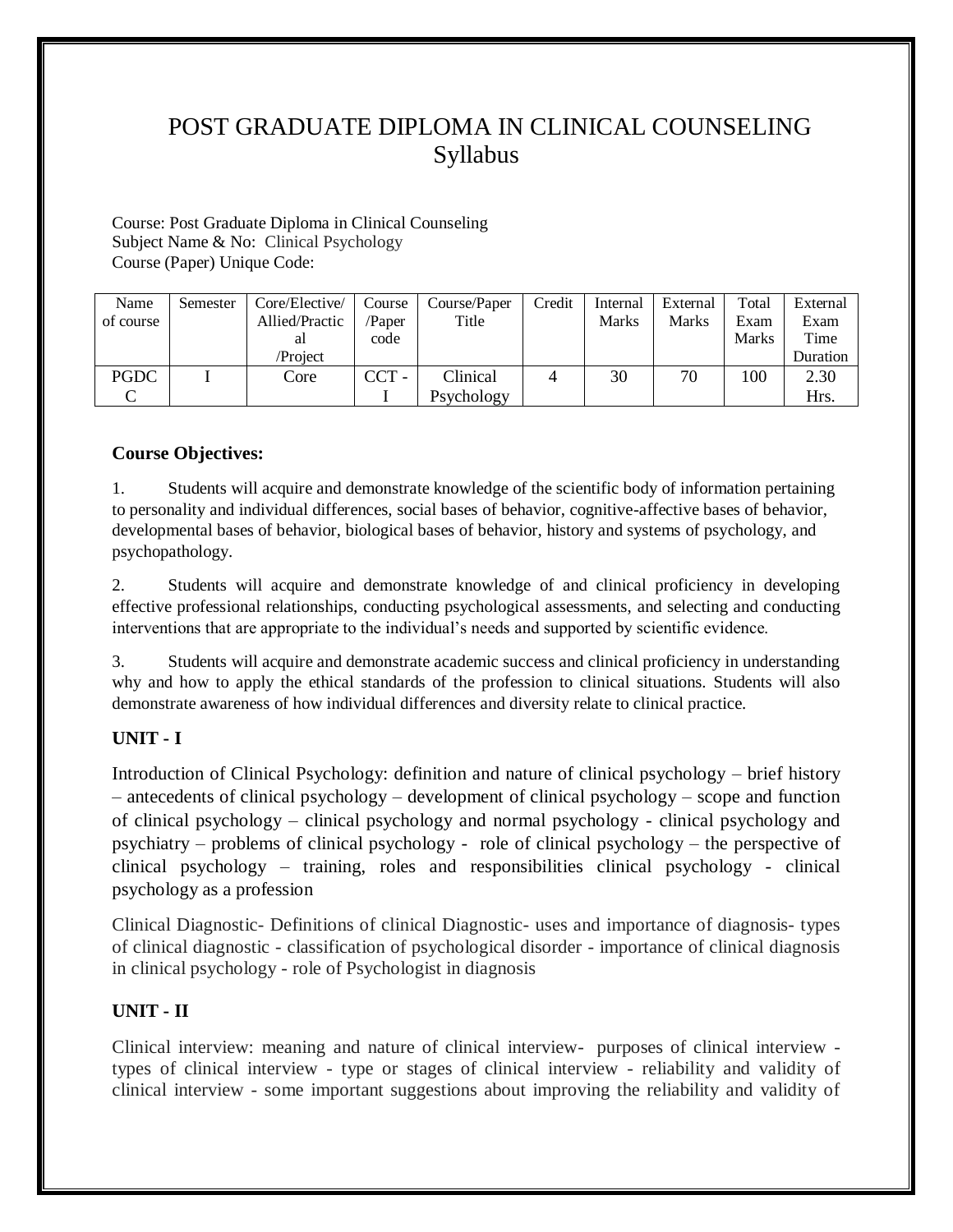clinical interview- advantages and disadvantages of clinical interview - Diagnostic uses of clinical interview - importance of clinical interview - need of clinical interview- outcome of clinical interview - information from clinical interview

Clinical case study method : meaning of case study method - a General form of a clinical case study - advantages and disadvantages of clinical case study - sources of clinical case study planning of clinical case study - different types of forms for admission in clinic or mental hospital

#### **UNIT - III**

Psychological test: meaning of psychological test - characteristic of psychological test - clinical types of psychological test - Diagnostic uses of psychological test - Merit and demerit of psychological test- factors influencing on performance of psychological test- clinical implications of psychological test result

#### **UNIT - IV**

Measurement of Intelligence - what is intelligence - intelligence quotint - important of Intelligence measurement - limitations intelligence scale

Psychotherapy: types of psychotherapy - nature of psychotherapy - objective/ goal of psychotherapy - stages of psychotherapy - types of classification of psychotherapy - Holistic approaches to therapy

#### **REFERENCES:**

- Anastasi, A. & Urbana, S. (2002). Psychological Testing  $(7<sup>th</sup> Edi.)$  N. D. : Pearson Education Pte. Ltd., 482, FIE, Paratap Ganj, India.
- Anderson, H. H. & Anderson, G. L. (Ed.) (1955). An Introduction to Projective Techniques, N. Y.: John Willey & Sons.
- Jogsan, Y. A. (2015). Psychological Measurement. Rajkot : Self.
- Jogsan, Y. A. & Doshi, D. R. (2022). Clinical Psychology. J. K. Publication. Rajkot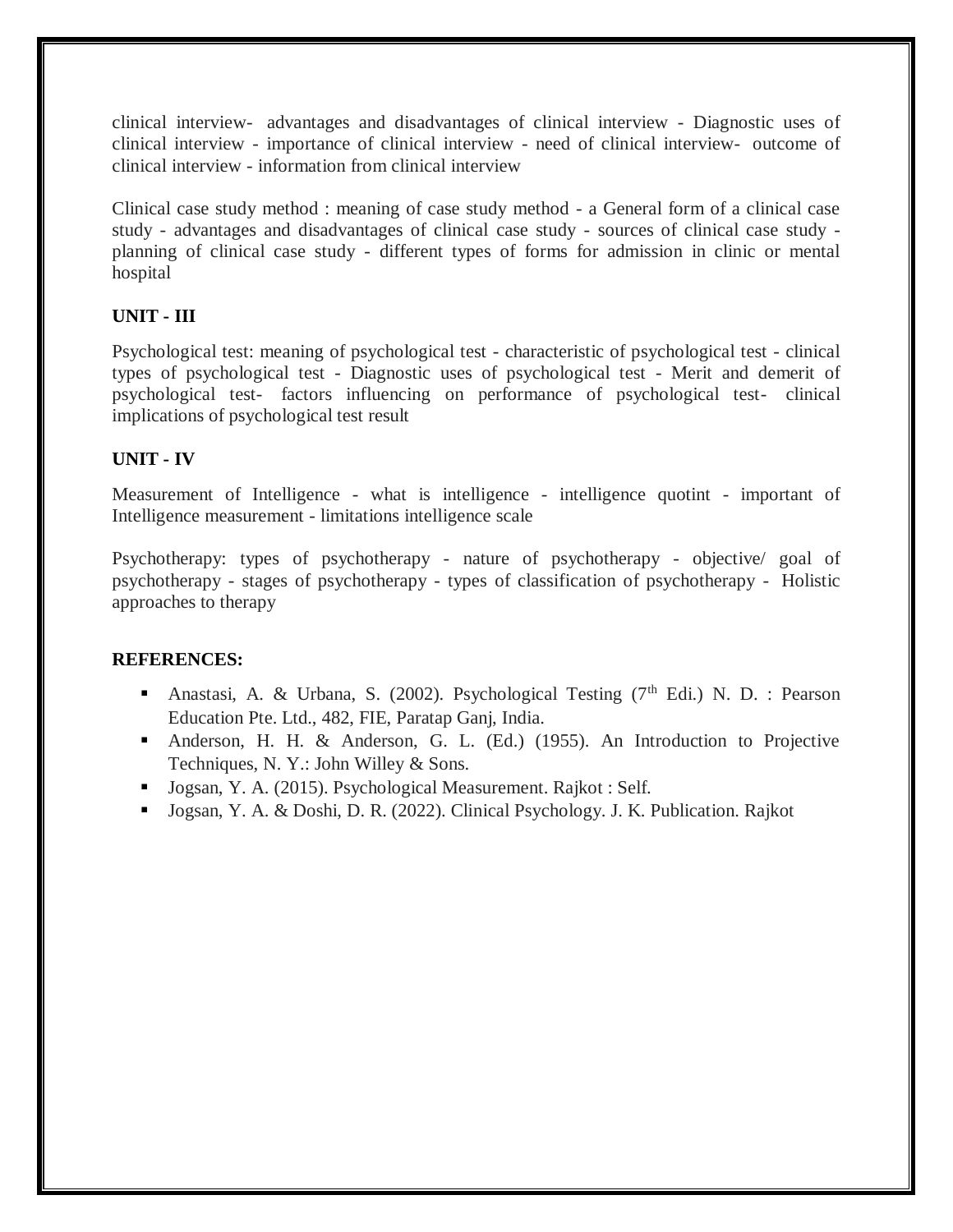Course: Post Graduate Diploma in Clinical Counseling Subject Name & No: Counseling and Guidance Course (Paper) Unique Code:

| Name of      | Semeste | Core/Elective/ | Course | Course/Paper | Credit         | Internal | External     | Total        | External |
|--------------|---------|----------------|--------|--------------|----------------|----------|--------------|--------------|----------|
| course       |         | Allied/Practic | /Paper | Title        |                | Marks    | <b>Marks</b> | Exam         | Exam     |
|              |         | al             | code   |              |                |          |              | <b>Marks</b> | Time     |
|              |         | /Project       |        |              |                |          |              |              | Duration |
| <b>PGDCC</b> |         | Core           | CCT-   | Counseling   | $\overline{4}$ | 30       | 70           | 100          | 2.30     |
|              |         |                | П      | and          |                |          |              |              | Hrs.     |
|              |         |                |        | guidance     |                |          |              |              |          |
|              |         |                |        |              |                |          |              |              |          |

#### **Course Objectives:**

- **1.** Develop an understanding of the concepts of guidance and counseling.
- 2. Acquire the skills necessary for counseling.
- 3. Know about different areas of counseling.
- 4. Create awareness about working of guidance organizations.
- 5. Know about the basic needs of guidance services.
- 6. Develop the knowledge about different fields of Guidance & Counseling.

#### **UNIT I**

Concept of counseling - introduction: what is counseling - definition of counseling characteristics of counseling - aims of counseling - need of counseling - nature of counseling - Difference between counseling and guidance -

Perspective of counseling and views: Psychoanalytic theory - Behavioral theory - Cognitive theory - Humanistic theory.

Eclectic Counseling: Directive Counseling - Directive and non -directive counseling - Steps of Directive Counseling - non -directive counseling - main principal of non -directive counseling steps of non -directive counseling - Difference Between directive and non -directive counseling eclectic counseling.

#### **UNIT II**

Individual types of counseling: counseling process - individual counseling procedures advantages of individual counseling -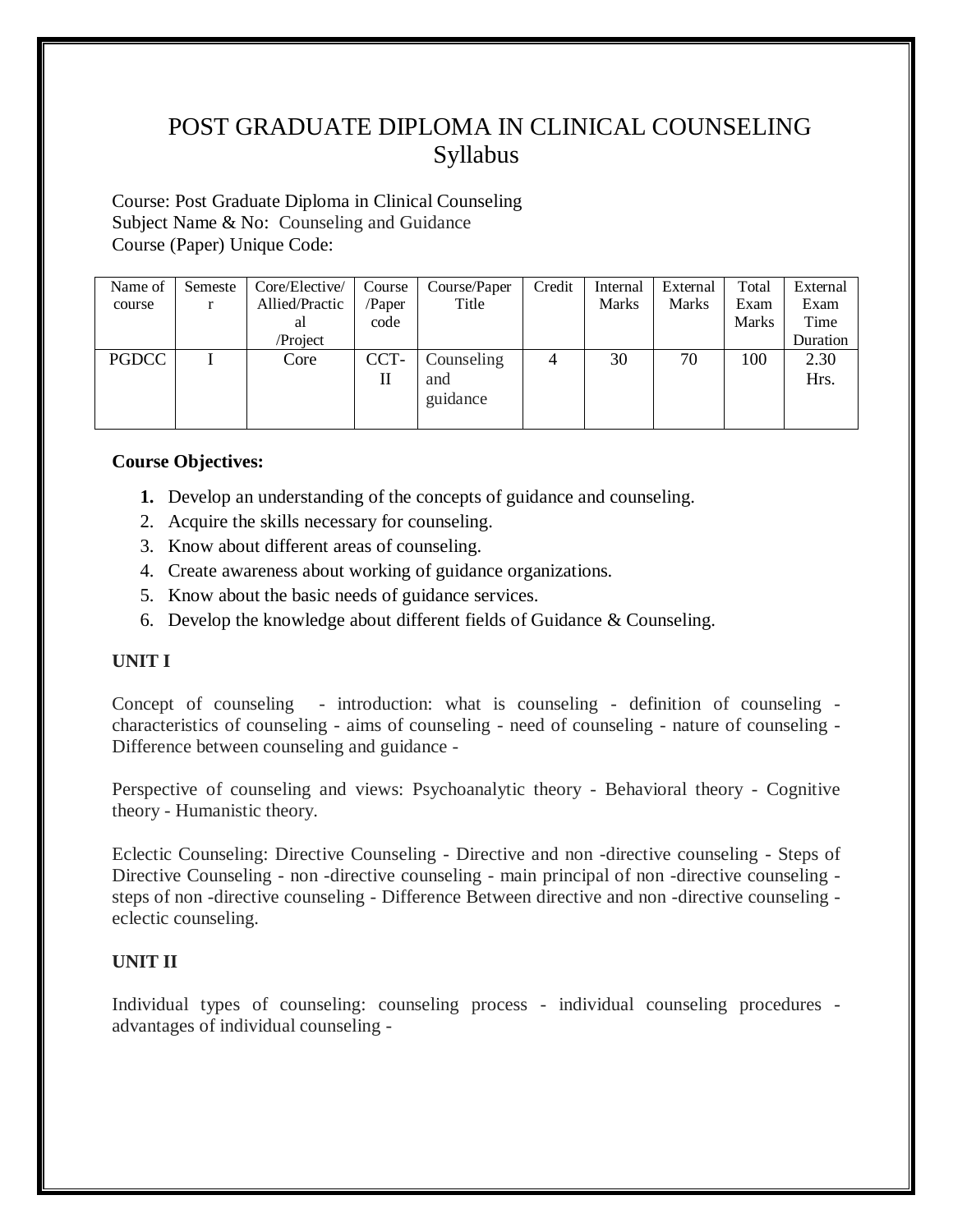Concept of group counseling: Bases of group counseling - nature of human - models of group counseling - nature and process of group - types of group - stage of co -operation and participation - procedure of group counseling

Counseling process - principles of counseling: main parts of counseling process - goals of counseling - Direction of process of counseling Objectives - purpose of counseling for client client - counselor relationship

#### **UNIT III**

Counseling skills - rapport - empathy and communication: rapport - empathy and communication.

Procedures of counseling (phases): Intitial Disclosure (primary Phase) - In depth exploration (middle phase) - Action to commitment (ending/terminal phase). Follow -up phase - skill in counseling - role of the relation between counselor and counseling -

Special aria of counseling: career - marital - personal - alcoholism and drug addiction -

Guidance - definition and objects: meaning of guidance - nature of guidance - need of guidance in human life - goals and functions of guidance - nature and characteristics of guidance.

#### **UNIT IV**

Types of guidance - educational guidance: educational guidance - personal educational guidance - Information about the person - Information regarding subject topics - Text subject and business world - various levels of group educational guidance method - need and object of educational guidance.

Vocational Guidance: educational guidance of talented children - guidance of mentally children guidance of backward children - meaning of vocational guidance - objects of vocational guidance - vocational guidance process - study of the individual - study of vocational world classification of occupations - minesota occupations rating scales - ability level about education sources about occupations - thinking aspect about occupation - one person has to be perfect for many occupation - vocational guidance - need and object of vocational guidance

Kinds of guidance: meaning of personal guidance - importance of personal guidance - need of personal guidance - advantages of personal guidance - process of personal guidance - important methods of treatment - personal guidance - needs and objects of personal guidance -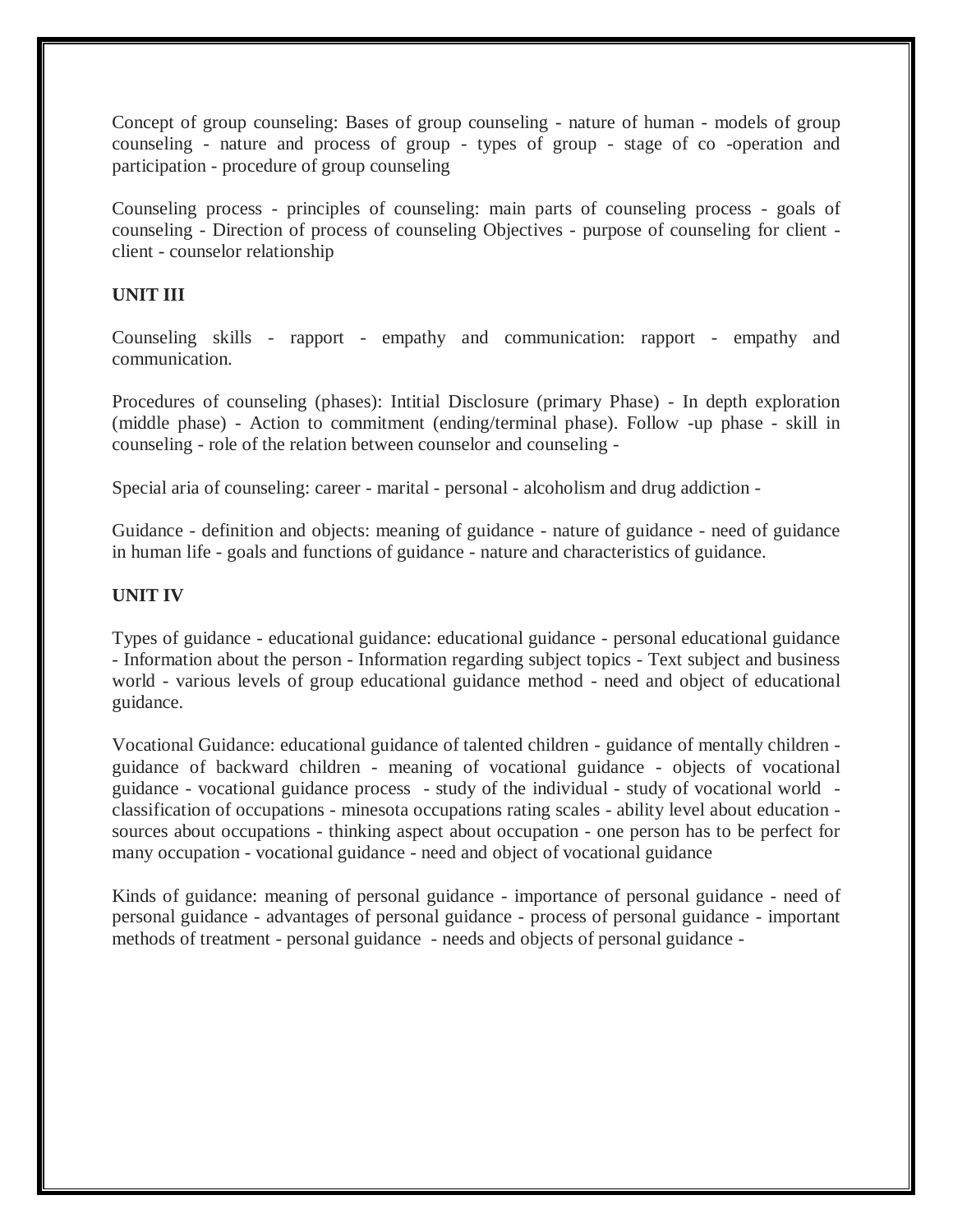#### **REFERENCES:**

- Bordin, E. S. (1985): Psychological Counseling, N.Y.: Appleton Century Crofts, Inc.
- Curkhuff, R.R. & Berenson, B.G. (1977): Beyond Counseling & Therapy (2nd edi.), N.Y.: Holt, Rinchart & Winston.
- Fusfer, J. M. (1964): Psychological Counseling in India, Bombay: MacMillan Publishing Co., Inc.
- **Hansen J. C. (1978): Counseling Process and Procedures N.Y.: MacMillan Publishing** Co., Inc.
- Jogsan, Y.A. (2016): Counseling and Guidance: JK Publication, Rajkot, Gujarat
- **Narayanrao, S. (1989): Counseling Psychology, (3rdedi.), N.D. Tata McGraw Hill Book** Co. Ltd.,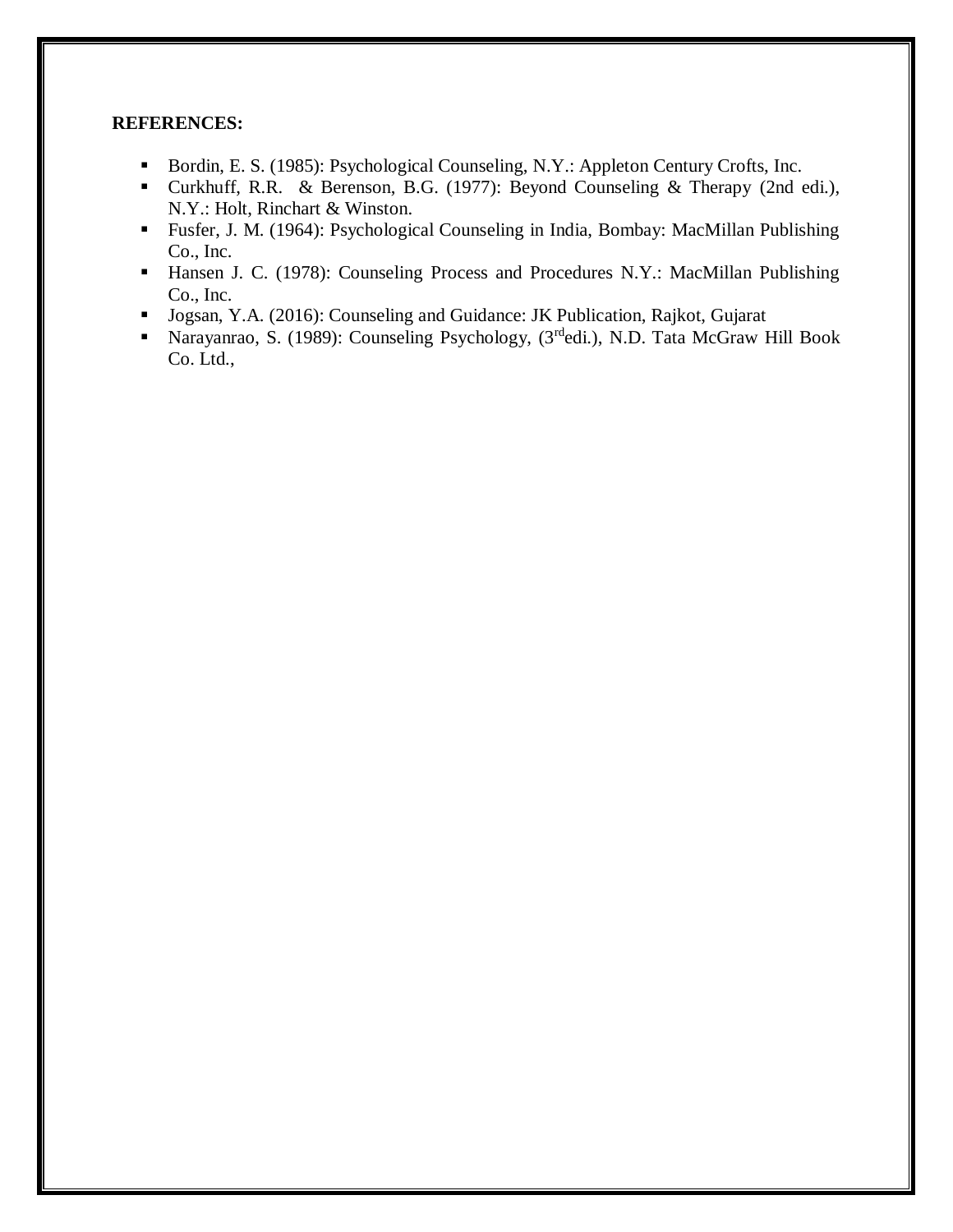Course: Post Graduate Diploma in Clinical Counseling Subject Name & No: Psychological Testing (Practical Including Viva voce) Course (Paper) Unique Code:

| Name<br>of<br>course        | Semeste<br>r | Core/Elect<br>ive/<br>Allied/Pra<br>ctical<br>/Project | Course<br>/Paper<br>code | Course/Pa<br>per Title    | Credit | Journa<br>Writin<br>g | Report<br>Writin<br>g in<br>Practic<br>al<br>Exam | Test<br>Perfor<br>mance<br>in<br>Practic<br>al<br>exam | Viva<br>Voce<br>in<br>practi<br>cal<br>exam | Total<br>Exam<br>Marks | Externa<br>1 Exam<br>Time<br>Duratio<br>n |
|-----------------------------|--------------|--------------------------------------------------------|--------------------------|---------------------------|--------|-----------------------|---------------------------------------------------|--------------------------------------------------------|---------------------------------------------|------------------------|-------------------------------------------|
| <b>PGDC</b><br>$\mathsf{C}$ |              | Core<br>(Practical)                                    | $CCT -$<br>III           | Psychologica<br>1 Testing | 8      | 50                    | 50                                                | 50                                                     | 50                                          | 200                    | 2.30<br>Hrs.                              |

Standard psychological tests, equipments/apparatus, questionnaires, scales, inventories, clinical rating scales related to all primary domains shall be available as specified below. Wherever possible the vernacular versions of the tests materials along with local norms shall be made available.

Following Tests will be use by Candidate

- (1) Stress scale
- (2) Anxiety test
- (3) Depression Test
- (4) Different Intelligence Test
- (5) Psychological well being
- (6) 16 PF Personality Test
- (7) Eysenk Personality Test
- (8) Spiritual Intelligence
- (9) Projective test
- (10) Rorschach ink blot test
- (11) TAT
- (12) Children Personality Questionnaire
- (13) Aggression Test
- (14) Adjustment Test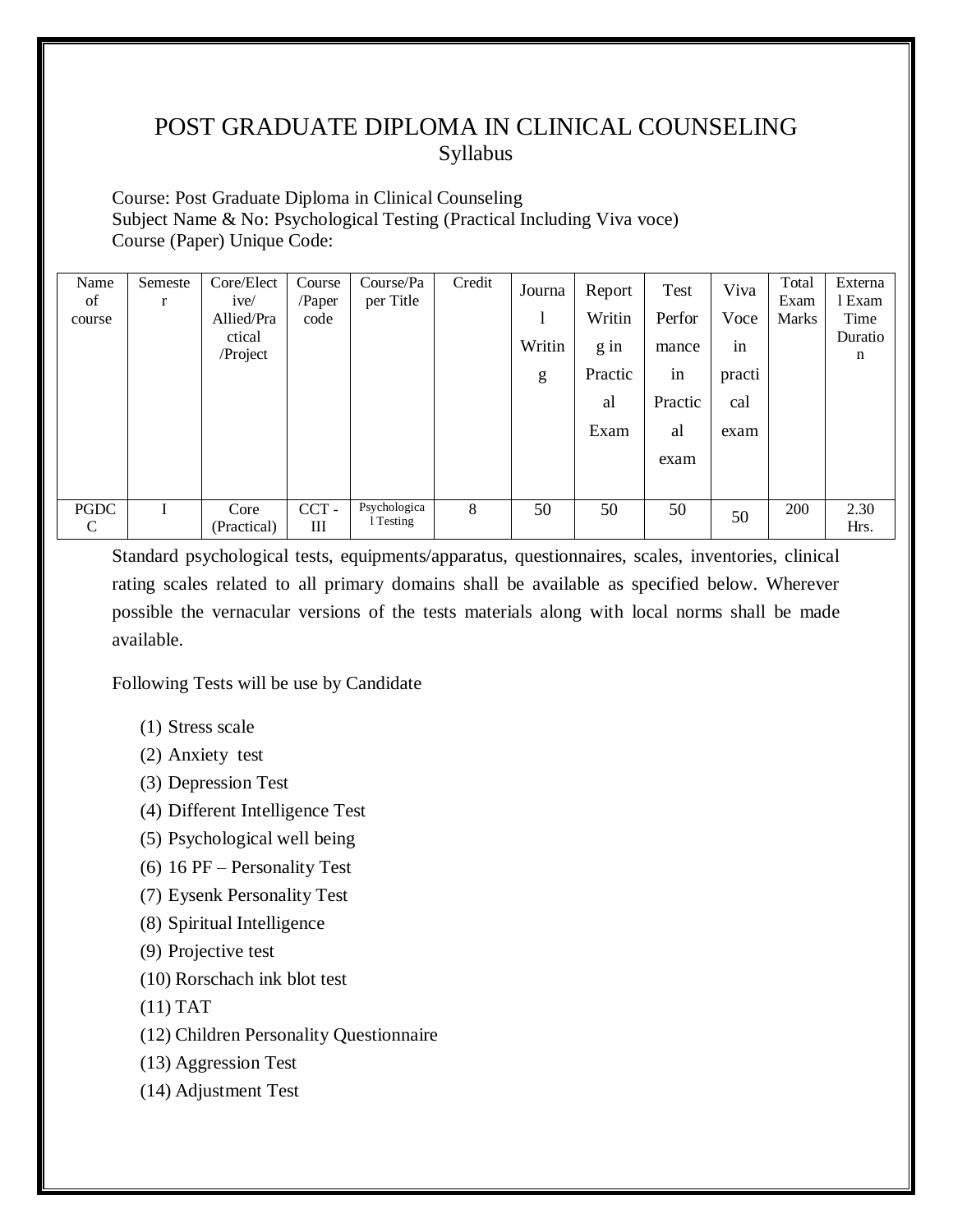- (15) NEO Five Factor Personality Test
- (16) Frustration Test
- (17) Suicide Tendency Test
- (18) Social maturity Scale
- (19) Occupational Stress test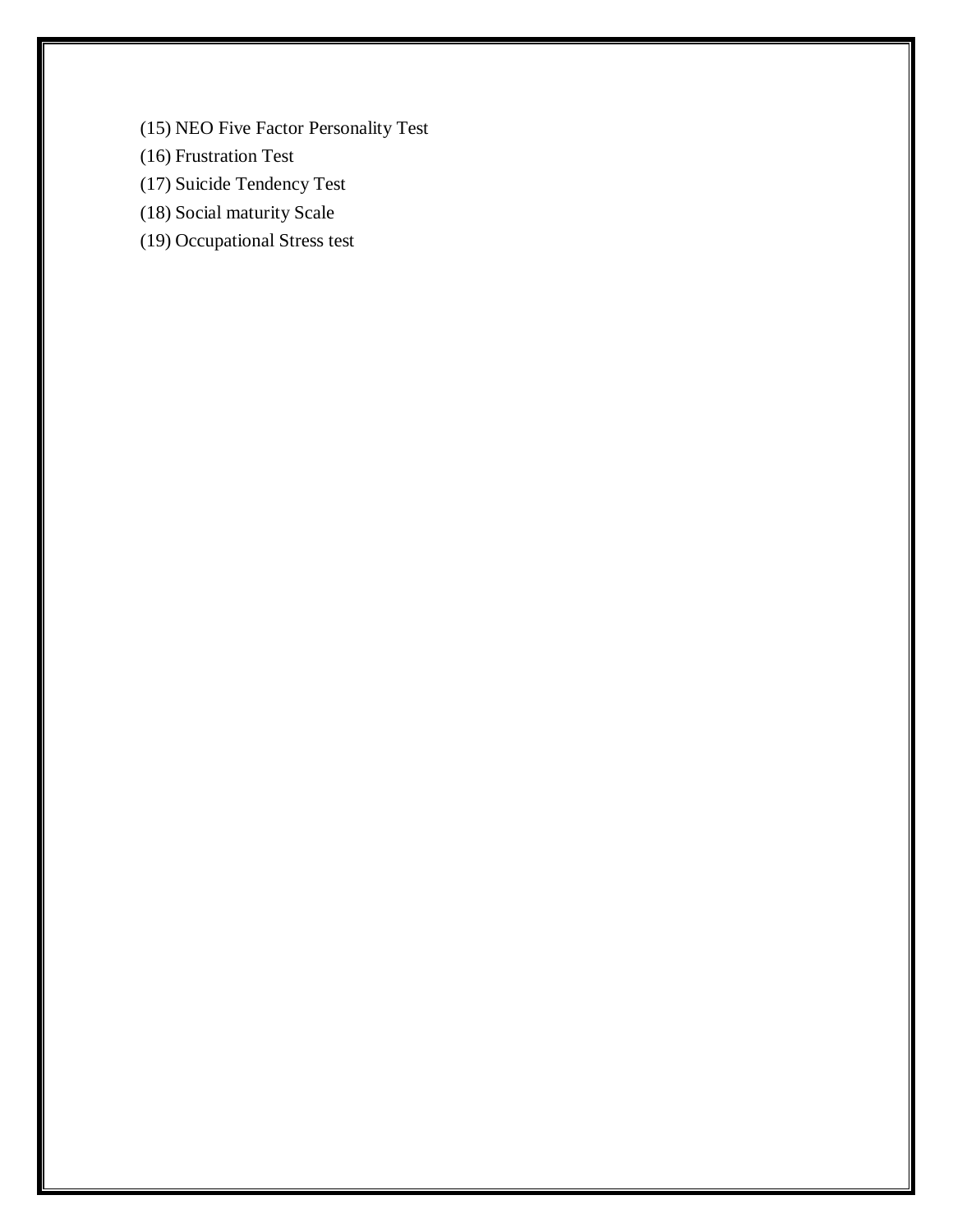Course: Post Graduate Diploma in Clinical Counseling Subject Name & No: Mental Disorders Course (Paper) Unique Code:

| Name         | Semester | Core/Elective/ | Course  | Course/Paper | Credit | Internal     | External     | Total        | External |
|--------------|----------|----------------|---------|--------------|--------|--------------|--------------|--------------|----------|
| of course    |          | Allied/Practic | /Paper  | Title        |        | <b>Marks</b> | <b>Marks</b> | Exam         | Exam     |
|              |          | al             | code    |              |        |              |              | <b>Marks</b> | Time     |
|              |          | /Project       |         |              |        |              |              |              | Duration |
| <b>PGDCC</b> |          | Elective       | $ECT -$ | Mental       |        | 30           | 70           | 100          | 2.30     |
|              |          |                |         | Disorders    |        |              |              |              | Hrs.     |

#### **Course Objectives:**

- 1. Upon successful completion of this course, the student should:
- 2. Be familiar with and able to discuss several different theoretical perspectives in the general field of psychopathology as well as the empirical support for these theories.
- 3. Be able to apply these theoretical perspectives in reviewing each of the psychopathological conditions covered in the course.
- 4. Be familiar with and able to discuss the DSM-IV multiracial classification of mental disorders and the criteria for diagnosing these disorders.
- 5. Be able to apply the DSM-IV classification system in determining the appropriate diagnosis of clinical cases.
- 6. Have a substantial foundation of knowledge about psychopathology to apply in formulating appropriate and effective intervention strategies to treat a broad spectrum of psychopathological conditions.

#### **UNIT I**

Diagnostic classification and Assessment of Abnormal Behavior -International Classification System -DSM and ICD - Indian Classification System - Approaches to classify abnormal behavior - Difference between DSM IV and DSM V -Relation between Brain and Psychological Disorder -mental Disorders -

Stress and Adjustment Disorder: Meaning and Characteristics of Stress – Reaction to stress – Measurement of stress – Categories of stressors – Strategies for coping stress – Management of stress – Theories of Stress – Decomposition under excessive stress – Adjustment disorder -

Anxiety Disorder: Situational anxiety or Phobias - Generalized anxiety disorder (GAD) - Panic Disorder - Obsessive Compulsive Disorder (OCD) - Posttraumatic Stress Disorder (PTSD) - Active Stress Disorder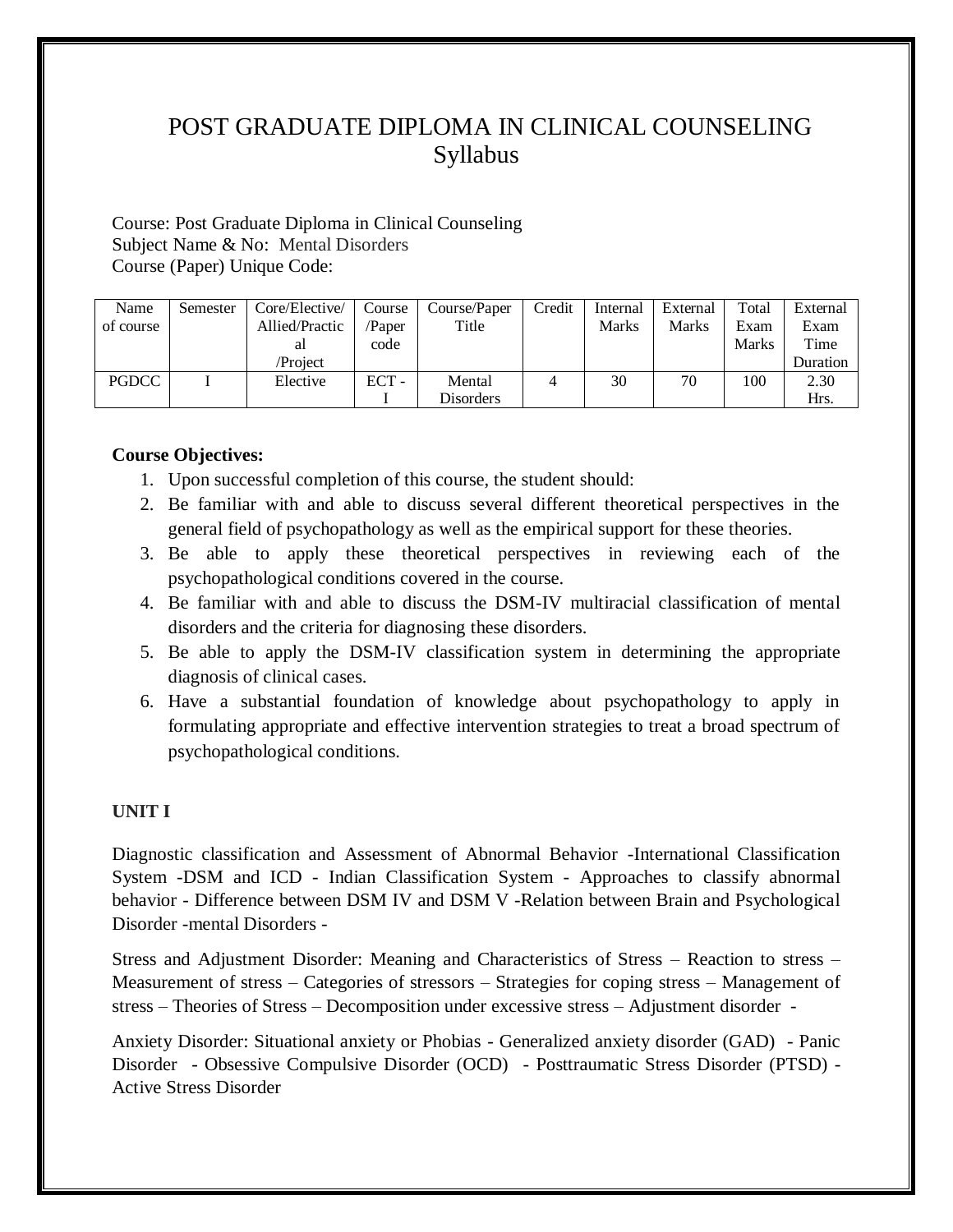#### **UNIT II**

Dissociative Disorder: Dissociative Amnesia - Dissociative Fugue - Dissociative Identity Disorder (DID) - Depersonalization Disorder

Psychosomatic Disorder: Psychosomatic Cardiovascular Disorder - Psychosomatic Gastrointestinal Disorder - Psychosomatic Respiratory Disorder - Psychosomatic Skin Disorder - Psychosomatic Genitourinary Disorder - Psychosomatic Endocrine Disorders - Psychosomatic Muscular Disorder - Psychosomatic Disorder of Organs of Special Sense - Hemic and Lymphatic Psychosomatic Disorder - Other Psychosomatic Disorder.

Personality Disorder: Paranoid Personality Disorder - Schizoid Personality Disorder - Schizotypal Personality Disorder - Histrionic Personality Disorder - Narcissistic Personality Disorder - Antisocial Personality Disorder - Border Line Personality Disorder - Avoidant Personality Disorder - Dependent Personality Disorder.

#### **UNIT III**

Substance -Related Disorder: Alcohol -related Disorder - Nicotine and Cigarette Smoking Related Disorder - Stimulants - Related Disorder - Opioid - Related Disorder - Hallucinogens Related Disorder - Cannabis Related Disorder - Sedative Hypnotic or Tranquilizers Related Disorder.

Mood Disorder - Impulse control Disorder and Suicide:

Mood Disorder: Depressive Disorder – Dysthymic disorder - Major Depressive Disorder. Bipolar disorder – Cyclothymiacs disorder - Bipolar -I Disorder - Bipolar -II Disorder. Other Mood Disorder

Sleeping and Eating Disorder: Sleeping Disorder - Dyssomnias - Parasomnia. Eating Disorder – anorexia Nervosa - Bulimia

Schizophrenia: Disorganized Schizophrenia - Catatonic Schizophrenia - Paranoid Schizophrenia - Messed Schizophrenia - Residual Schizophrenia

#### **UNIT IV**

Delusional Disorder -Paranoid Disorder: Nature of Paranoid Disorder - Type of Paranoid Disorder - Persecutory type - Jealous Type - Erotomanic Type - Grandiose Type - Somatic Type - Mixed type - Unspecified Type. Symptoms or Clinical Picture of Paranoid Disorder – Delusion - Lack of Hallucination - Systematized and Logical Thoughts - Lack of Disorientation - Sequential Modes of Thinking

Gender Identity & Sexual Disorder: Sexual Dysfunction - Sexual Deviation - Gender Identity Disorder - Psychosexual Disorder

Mental Retardation and Learning Disabilities: Levels or Types of Mental Deficiency – Criteria of intelligence - criteria of adaptive behavior - clinical criteria – down's syndrome -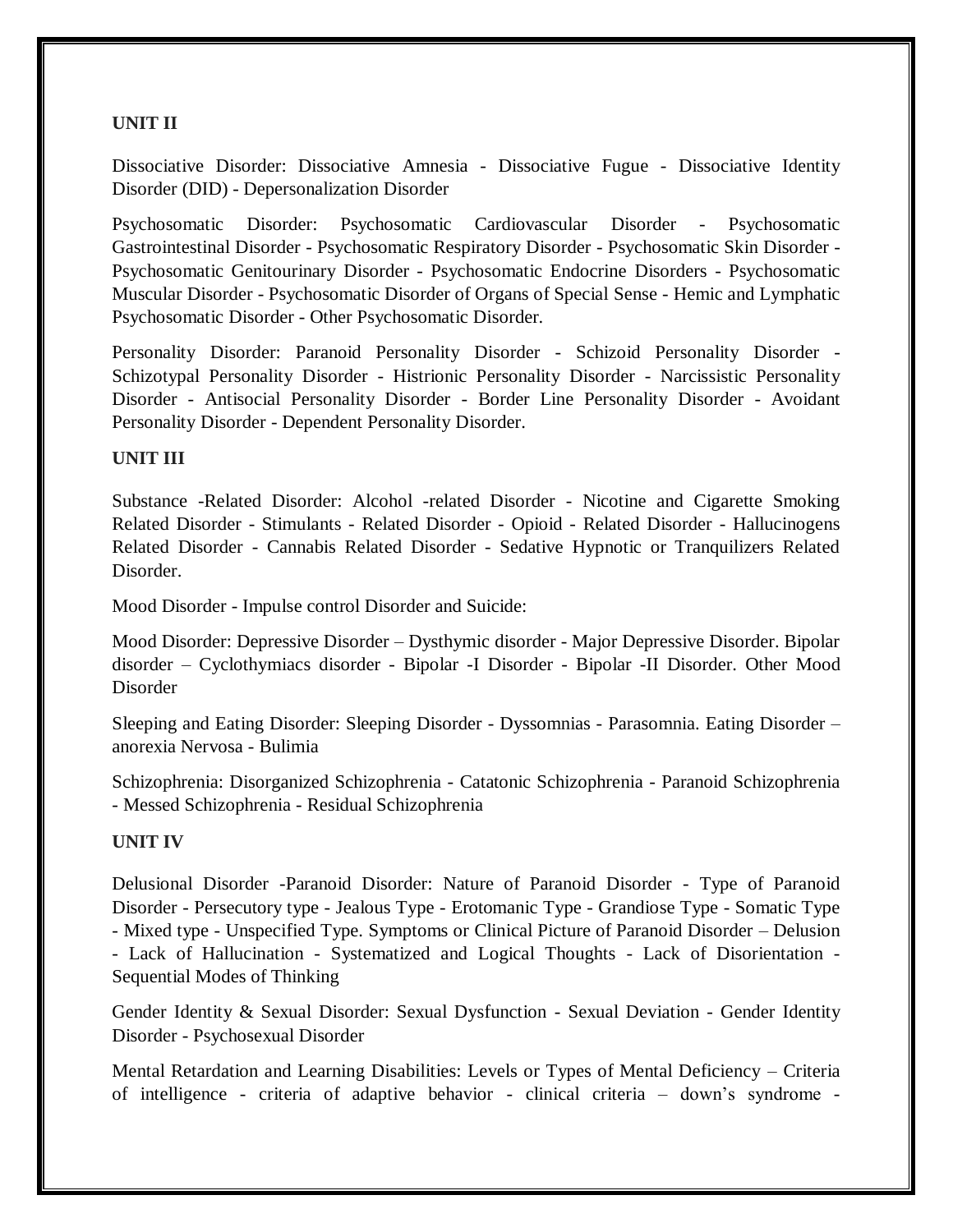Phenylketinuria (PKU) - Cretinism - Microcepha and Macrocepha - Hydrocepha - Turner's Syndrome - Klinefelter's Syndrome - Fragile X Syndrome - Williams syndrome - Prader Will syndrome.

Cognitive Disorder: Amnestic Disorder - Delirium - Dementia.

Physical creepiness or Brain disorder: classification of Physical creepiness - Types of Physical creepiness - Disorder Associates with infection – Cerebral syphilis: stages of syphilis syndromes of syphilis - treatment & outcome of cerebral syphilis - Epidemic encephalitis - Epilepsy - toxic deliria psychoses: Some many types of toxic delirious psychoses -

Hypochondriasis - Self -harm - Grief - Fatigue - restless leg syndrome

#### **REFERENCES :**

- Barlow, D.H. & Durand, V.M. (1998). Abnormal Psychology: An Integrative Approach, 2nd Ed. Pacific Grove, CA: Brooks/Cole.
- American Psychiatric Association (1994). Diagnostic and Statistical Manual of Mental Disorders, Fourth Edition. (DSM-IV). Washington: American Psychiatric Association.
- Carson & Butcher: The Advance Abnormal Psychology & Modern life.
- Diagnostic & Statistical Manual of Mental Disorders.  $4<sup>th</sup>$  ed. (DSM-IV) Washington, D.C. APA Publication.
- Jogsan, Y. A. (2005). Psycho-pathology, Akshar Publication, Ahmedabad.
- Jogsan Y.A., Doshi D.R. and Joshi M. V. (2016) advance Psychopathology, J. k. Print Rajkot.
- Strauss, M.E., & Smith, G.T. (2009). Construct validity: Advances in theory and methodology.
- Annual Review of Clinical Psychology, 5, 1-25.
- Baker, T.B., McFall, R.M., & Shoham, V. (2009). Current status and future prospects of clinical psychology: Toward a scientifically principled approach to mental and behavioral health care. Psychological Science in the Public Interest, 9, 67-103.
- Lilienfeld, S.O. (2012). Public skepticism of psychology: Why many people perceive the study of human behavior as unscientific. American Psychologist, 67,111-129.
- Kendler, K.S. (2005). Toward a philosophical structure for psychiatry. American Journal of Psychiatry, 162, 433-440.American Journal of Psychiatry, 163, 1138-1146.
- Paus, T., Keshevan, M., & Giedd, J.N. (2008). Why do so many psychiatric disorders emerge during adolescence? Nature Reviews Neuroscience, 9, 947-957.
- Eisch, A.J., Cameron, H.A., Encinas, J.M., Meltzer, L.A., Ming, G., & Overstreet Wadiche, L.S. (2008). Adult neurogenesis, mental health, and mental illness: Hope or hype? The Journal of Neuroscience, 28, 11785-11791. September 12: Research Issues in the Study of Mental Disorders Discussants:
- Miller, G.A. (2010). Mistreating psychology in the decades of the brain. Perspectives on Psychological Science, 5, 716-743.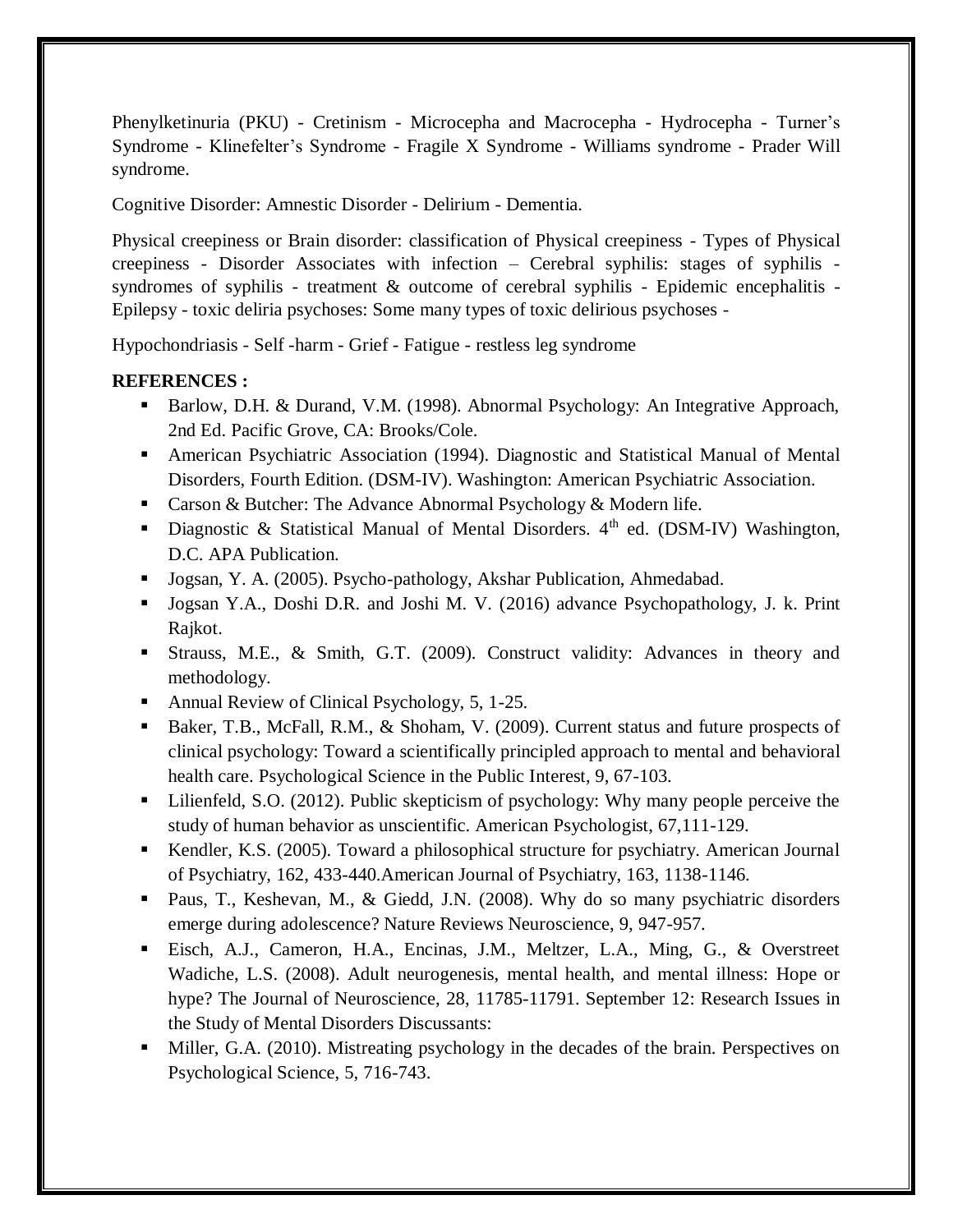Course: Post Graduate Diploma in Clinical Counseling Subject Name & No: Mental Hygiene Course (Paper) Unique Code:

| Name         | Semester | Core/Elective/ | Course | Course/Paper | Credit | Internal | External | Total        | External |
|--------------|----------|----------------|--------|--------------|--------|----------|----------|--------------|----------|
| of course    |          | Allied/Practic | /Paper | Title        |        | Marks    | Marks    | Exam         | Exam     |
|              |          | al             | code   |              |        |          |          | <b>Marks</b> | Time     |
|              |          | /Project       |        |              |        |          |          |              | Duration |
| <b>PGDCC</b> |          | Elective       | ECT-I  | Mental       |        | 30       | 70       | 100          | 2.30     |
|              |          |                |        | Hygiene      |        |          |          |              | Hrs.     |

Course Objectives:

1. To acquaint students with the nature and principals of mental hygiene.

2. To develop awareness about the major approaches to psycho-therapy.

3. To make them learn about how to promote mental health in special groups.

#### **UNIT I**

1. Nature scope and Principles of Mental Hygiene

2. Mental Hygiene Movement.

#### **UNIT II**

1. Nature of Mental Disorders

2. Preventing Mental Disorders.

#### **UNIT III**

1. Major Approaches to Psycho-therapy.

2. Promoting Mental Health Specially in Family, in Education, in Society, in Industry and in one- Self.

#### **UNIT IV**

1. Stroke: Demographics - classification of stroke – Psychological Impact of a stroke - cognitive Sequence of stroke - memory - Psychological Adjustment & others etc.

2. Sleep and Insomnia in later life : Insomnia : Diagnosis - Natural History - sleep & ageing -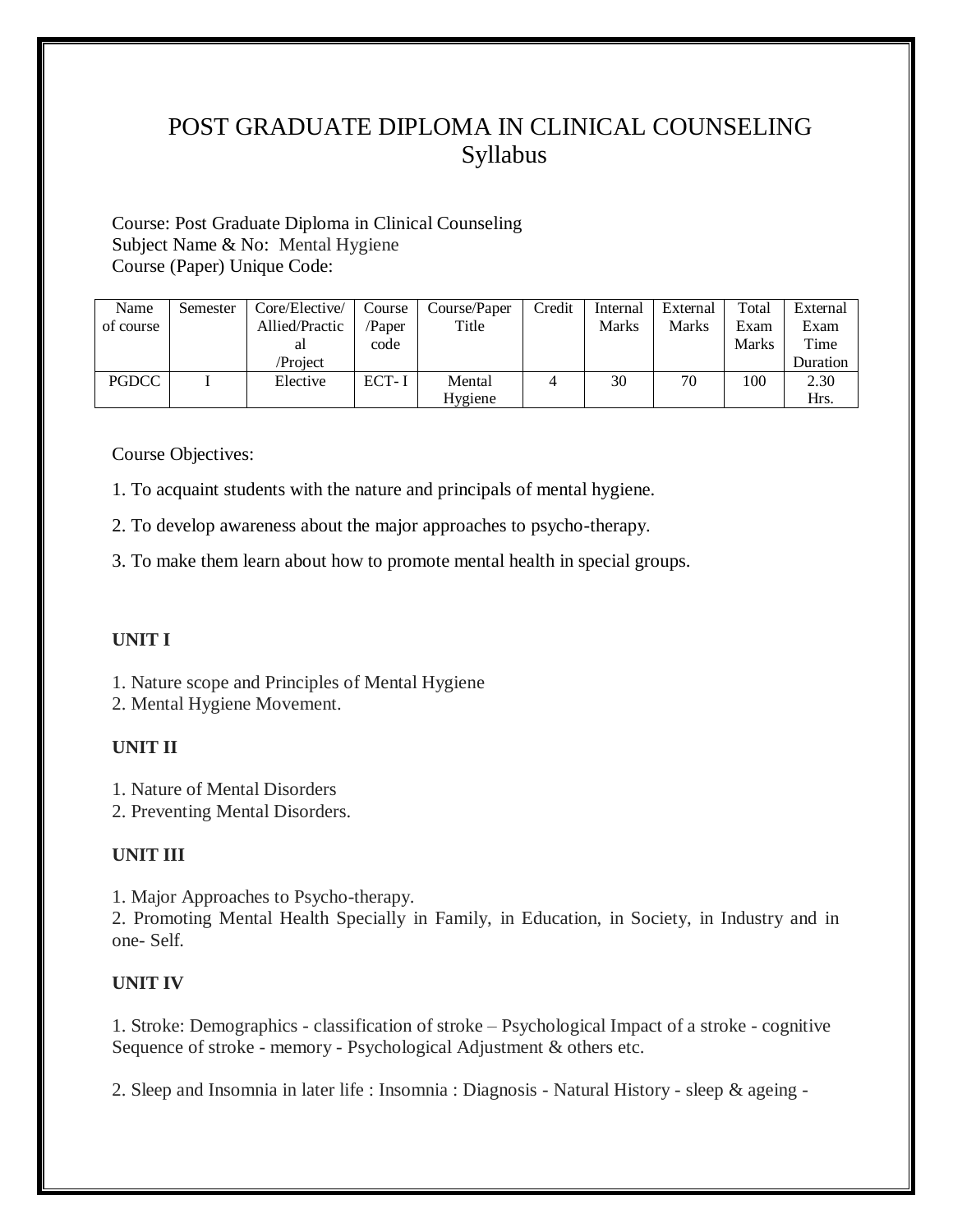Origins of late-life insomnia - Managing sleep and Insomnia Psychological Theories - Action Programme for Mental Health.

#### **REFERECES :**

- Adelson, D. and Kalis, B.L. (1930): Community Psychology and Mental Health: Perspective and Challenges. Penusylvania: Chandler Publication Co.,
- Atwatar, East Wood (1983): Psychology of Adjustment (IInd Ed.) New Jersey: Prentice Hall, Englewood Cliffs.
- Catalano, R. (1979): Health, Behavior and Community: An Ecological Perspective, New York : Pergamon Press.
- Colman & Broen (1975): Abnormal Psychology and Modern Life. Bombay : D.B. Tarporewala & Sons. Indian Reprint.
- Klien, D.B. (1956): Mental Hygiene (Rev. ed.) N.Y.: Holt Rinehart & Winstion.
- Ruch (1970): Psychology and Life (7th Edi.) Bombay : D.B. Tarpore Wala & Sons.
- Shaffer & Shoben (1956): the Personality of Adjustment. Boston : Houghton Miffin Comp.
- Sidney, N. Jourard (1958) : Personal Adjustment N.Y. McMillan Co.,
- Woods, Robert & Clare Lindia (Editors 2008). Handbook of the Clinical Psychology of Ageing (2nd Edition England : John Wiley & Sons Ltd., The Otrium, South Gate, Chichester, West Sussex - Po198SQ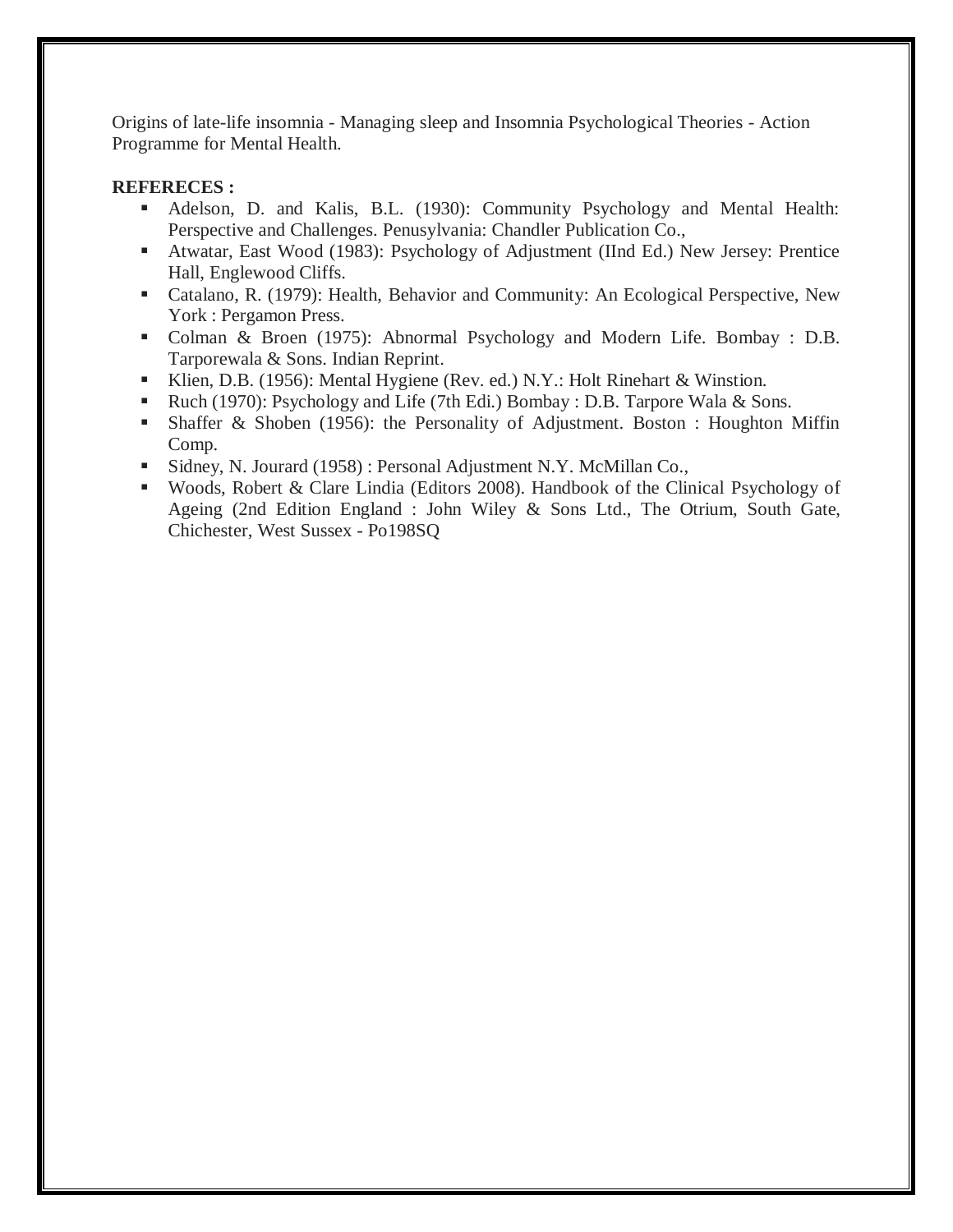Course: Post Graduate Diploma in Clinical Counseling Subject Name & No: Approaches to Psychological Therapy Course (Paper) Unique Code:

| Name         | Semester | Core/Elective/  | Course  | Course/Paper  | Credit | Intern       | External | Total        | External  |
|--------------|----------|-----------------|---------|---------------|--------|--------------|----------|--------------|-----------|
| of course    |          | Allied/Practica | /Paper  | Title         |        | al           | Marks    | Exam         | Exam      |
|              |          |                 | code    |               |        | <b>Marks</b> |          | <b>Marks</b> | Time      |
|              |          | /Project        |         |               |        |              |          |              | Duration  |
| <b>PGDCC</b> | П        | Core            | $CCT -$ | Approaches to | 4      | 30           | 70       | 100          | 2.30 Hrs. |
|              |          |                 | IV      | Psychological |        |              |          |              |           |
|              |          |                 |         | Therapy       |        |              |          |              |           |

Course Objectives:

To acquaint the Students with,

- 1. Various Psychotherapies and its basic Procedure.
- 2. Effectiveness of specific psychotherapy in solution of particular problem.
- 3. Different psychotherapeutic skills.

#### **UNIT I**

Psychotherapy: Nature of psychotherapy – History of psychotherapy - meaning of psychotherapy - techniques of psychotherapy - goals of Psychotherapy - purposes of psychotherapy - types of psychotherapy approaches - psychodynamic therapy approach - behavior therapy approach cognitive behavioral therapy approach - group therapy approach - psychotherapy classification of Carson and butcher - Factors affecting the success of psychotherapy – Psychotherapy training and Background.

The Therapeutic process: individual mode - group mode - psychoanalytic approach - Procedure of psychotherapy – Free Association - dream analysis - analysis of resistance - application of psychoanalytic therapy - Adlerian therapy approach: basic assumptions - explanation of problem - change related goals - applied operations and techniques - research evidence.

Existential psychotherapy approach: basic assumptions - origin and maintenance of problem goals of counseling - intervention strategies in existential phenomenological counseling research evidence

#### **UNIT III**

Person cantered therapy: basic assumptions - origin and maintenance of problem - core conditions of the counseling relationship - skill of the counselor and counseling strategies - effect of counseling climate on the clients - research evidence and evaluation.

Family therapy: meaning and process - goals of family therapy - types or forms of family therapy - when should family therapy be used? - Problems of family therapy - evaluation of family therapy.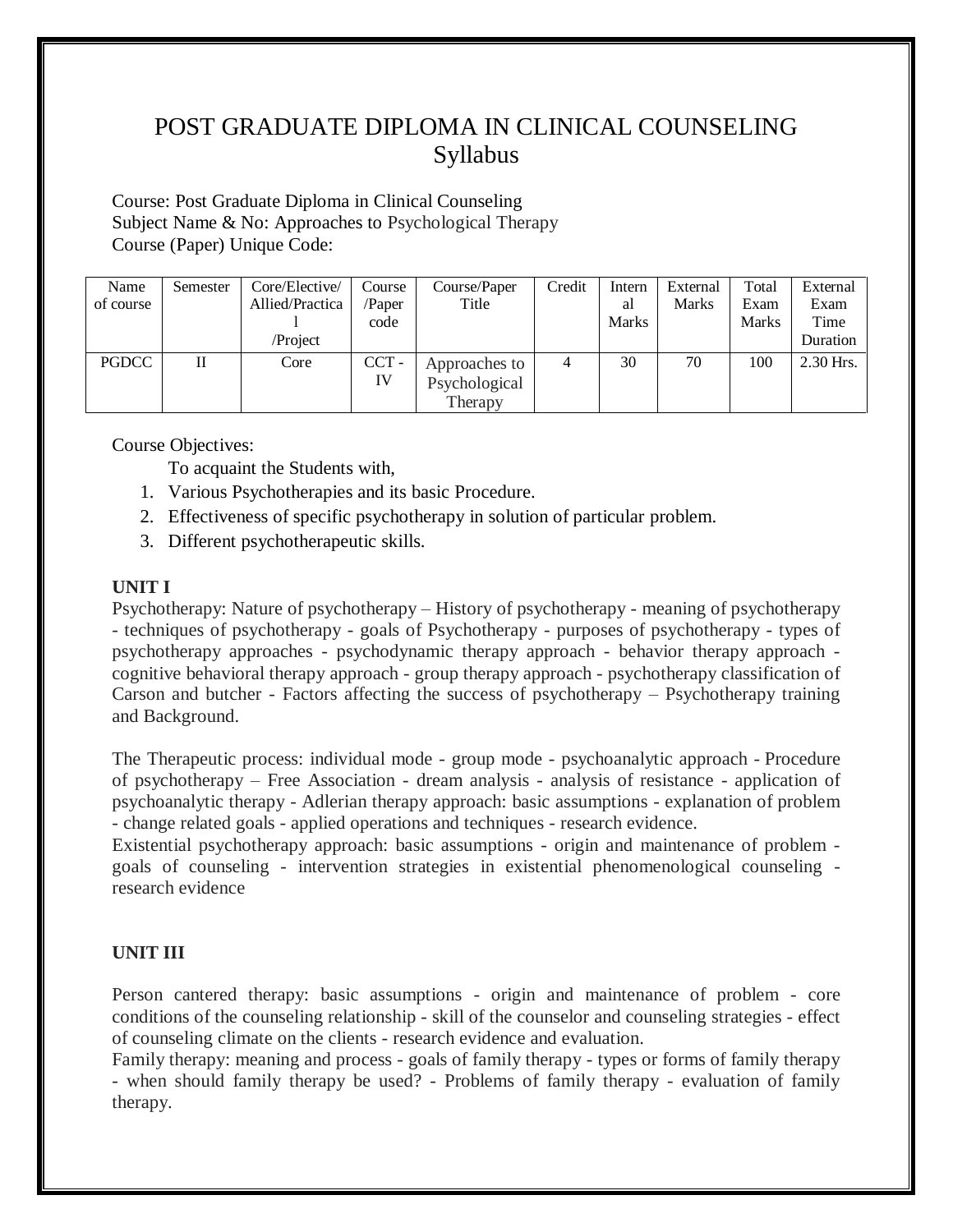Cognitive behavioral therapy:

Gestalt therapy - logo therapy - rational emotive behavior therapy (REBT) - basic assumptions explanations of the origin and maintenance of problem - change related goals / counseling process - applied strategies and techniques - research evidence aron beck's cognitive therapy approach.

#### **UNIT IV**

Psychoanalytical Therapy – What is Psycho analysis – Different Phases of Psycho analysis psychotherapy- key concept of analytical psycho therapy of jung – jung's Contribution of psycho therapy.

Group Psycho therapy: Nature and Scope of Group Psycho therapy – goals of group psycho therapy – benefits and limitations of group psycho therapy – Indirect Psychotherapy - Psycho drama method – play psycho therapy.

Different method of psychotherapy – catharsis – hypnosis method and its meaning, nature, benefits and limitations – analysis of hypnotism- relearning in psychotherapy and its limitations – interpretative psychotherapy – instructional psychotherapy – reading psycho therapy.

Clinical psychotherapy – Electric shock Therapy – Drug therapy or clinical psychotherapy – mental health and healthy personality – psycho surgery –

Indian psychological psycho therapy: what is psychopath  $-$  Causes of mental Disease  $-$  what is mental health – characteristic of psycho therapy according to Indian perspective - Indian Psycho therapy methods – Religion and psycho therapy.

#### **REFERENCES:**

- Beck, A. T. (1976). Cognitive therapy and Behavior disorder.
- Bur E. Gilliland and Richard K. James. (1998). Theories and Strategies in Counseling and psychotherapy, London, Allyn and Bacon.
- Capuzzi D. & Gross, D.R. (2008). Counseling and psychotherapy: theories and interventions (4th Ed.).
- Corey, G. (2008). Theory and practice of group counseling. Thomson Brooks/Cole Belmont CA. Gerald Corey. (2001). Theory and Practice of Counseling and Psychotherapy, 6 Edition, California. Wadsworth, Brooks/ Cole.
- **Jogsan Y.A. and Chauhan M. (2017) Psychotherapy, J. k. Print Rajkot**
- Jogsan Y. A. & Chavda H.M. (2022) : Psychological Therapy, JK Print Shop, Rajkot.
- John C. Masters. Thomas G. Burish, Steven D. Hollon and David C. Rimm (1987). Behavior Therapy, 3 Edition. New York, Harcourt Brace Jovanovic College Publishers.
- Prochaska, J. O. & Norcross, J. C.  $(2007)$ . Systems of psychotherapy; a transtheoretical analysis.6th Edn. Thomson Brooks/Cole Belmont CA.
- Lewis R. Wolberg, (1977). The Technique of Psychotherapy, 3 Editions, New York. Grune& Stratton.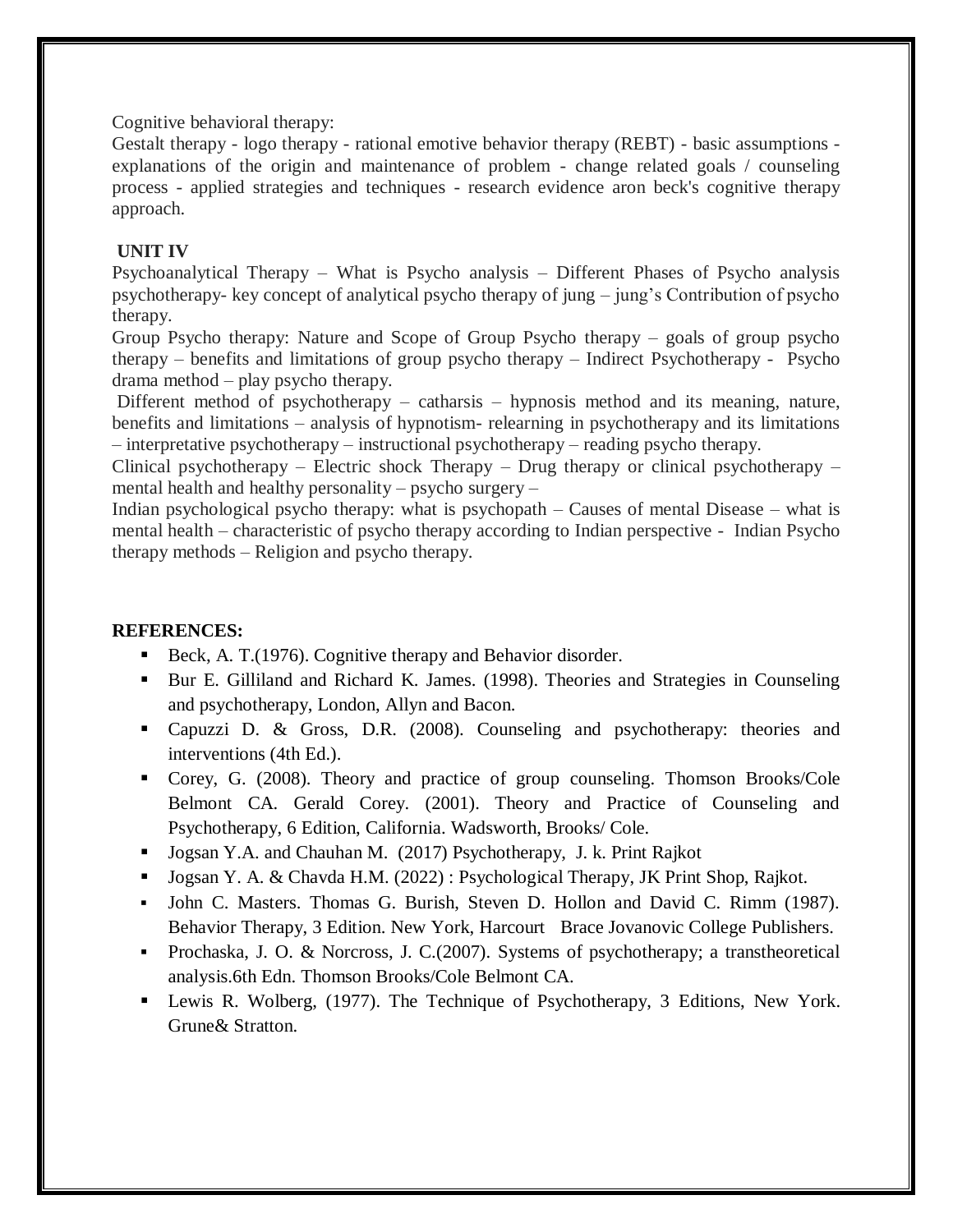Course: Post Graduate Diploma in Clinical Counseling Subject Name & No: Field Work Course (Paper) Unique Code:

| Name         | Semester | Core/Elective/        | Course | Course/Paper | Credit | Intern       | External | Total | External    |
|--------------|----------|-----------------------|--------|--------------|--------|--------------|----------|-------|-------------|
| of course    |          | Allied/Practica       | /Paper | Title        |        | al           | Marks    | Exam  | Exam        |
|              |          |                       | code   |              |        | <b>Marks</b> |          | Marks | Time        |
|              |          | /Project              |        |              |        |              |          |       | Duration    |
| <b>PGDCC</b> | П        | Core (Field)<br>Work, | CCT-   | Field Work   |        | 30           | 70       | 100   | $2.30$ Hrs. |
|              |          | Practical)            |        |              |        |              |          |       |             |

#### **Educational Activities and Field visits and work**

- Workshops
- Conferences
- Seminars
- Guest Lectures
- Three Month internship
- Old age home
- Juvenile home
- Public and private hospitals
- Orphanage
- Center for learning Disabilities
- Different Mental Hospitals
- $\bullet$  NGO's
- Visit to different Universities
- Sakhi one stop centers
- 181 Abhayam
- Women and child protection Unit
- AIDS Awareness & Prevention Center
- Thelesemia Awareness & Prevention Center
- Women Development Center
- Jail
- Blind, Dumb and Deaf Home
- Mental Retired Society ETC.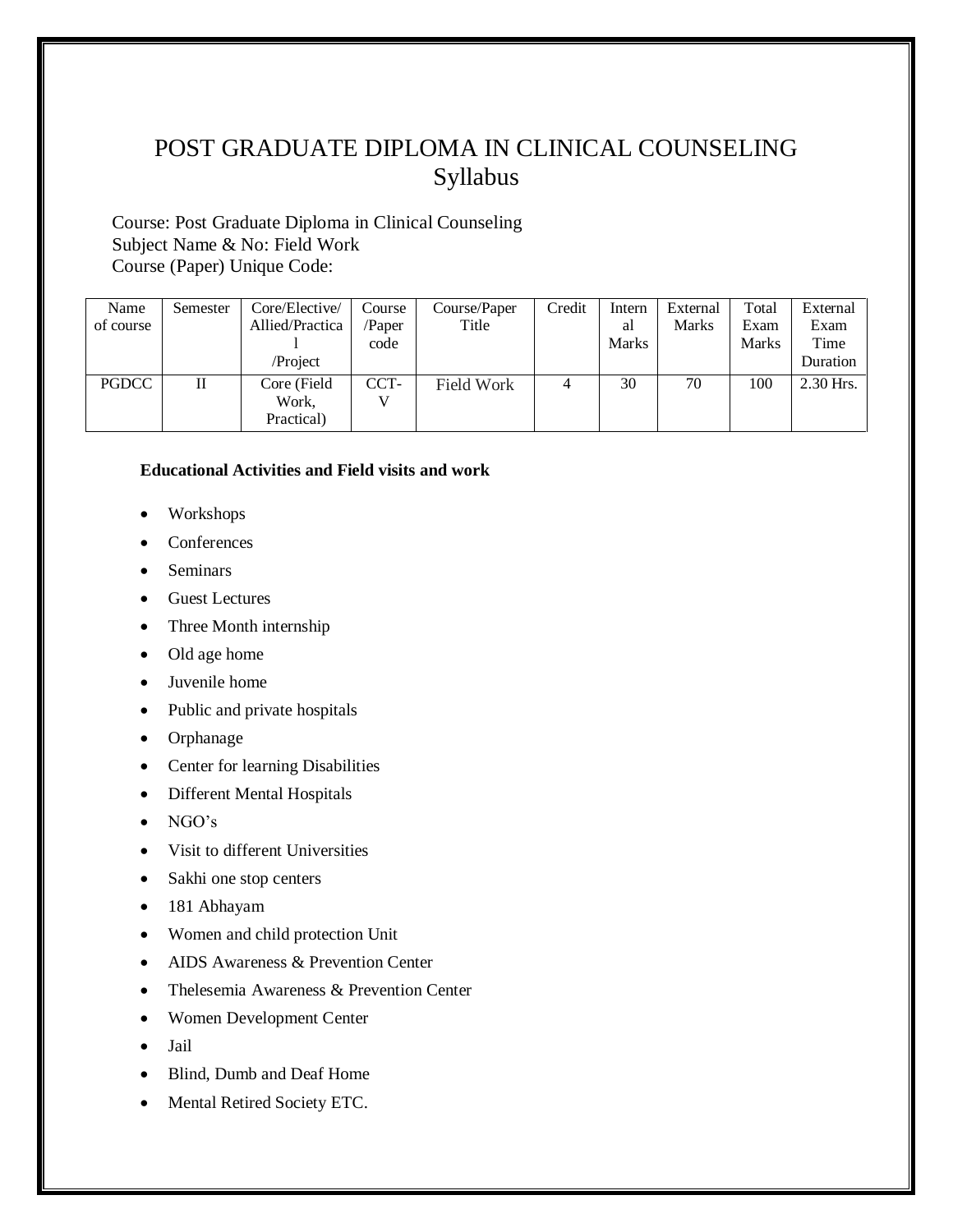### Syllabus

Course: Post Graduate Diploma in Clinical Counseling Subject Name & No: Dissertation Course (Paper) Unique Code:

| Name      | Semester | Core/Elective/  | Course     | Course/Paper | Credit | Intern       | External | Total        | External  |
|-----------|----------|-----------------|------------|--------------|--------|--------------|----------|--------------|-----------|
| of course |          | Allied/Practica | /Paper     | Title        |        | al           | Marks    | Exam         | Exam      |
|           |          |                 | code       |              |        | <b>Marks</b> |          | <b>Marks</b> | Time      |
|           |          | /Project        |            |              |        |              |          |              | Duration  |
| PGDCC     | П        | Core            | CCT-<br>IV | Dissertation | 8      | 50           | 150      | 200          | 2.30 Hrs. |

General Guidelines for Dissertation

- Area and topic to be selected in consultation with the head and concerned faculty which should be related to counseling or clinical area only.
- Orientation program regarding the entire process of research work and writing dissertation.
- Every student must read at least 5 dissertations from the library.
- Training to the students in data collection and application of statistics.
- Dissertation should be based on primary data collection/case studies
- The given outline should be followed by each student for dissertation: (refer table)

| <b>CHAPTER NO.</b>          | LK.                                      |
|-----------------------------|------------------------------------------|
|                             | Introduction                             |
| $\mathcal{D}_{\mathcal{L}}$ | <b>Review of Literature</b>              |
| 3                           | <b>Research Methodology</b>              |
| 4                           | Discussion and interpretation of results |
| 5                           | Research findings and suggestions        |
|                             | References (APA Style)                   |
|                             | Appendices                               |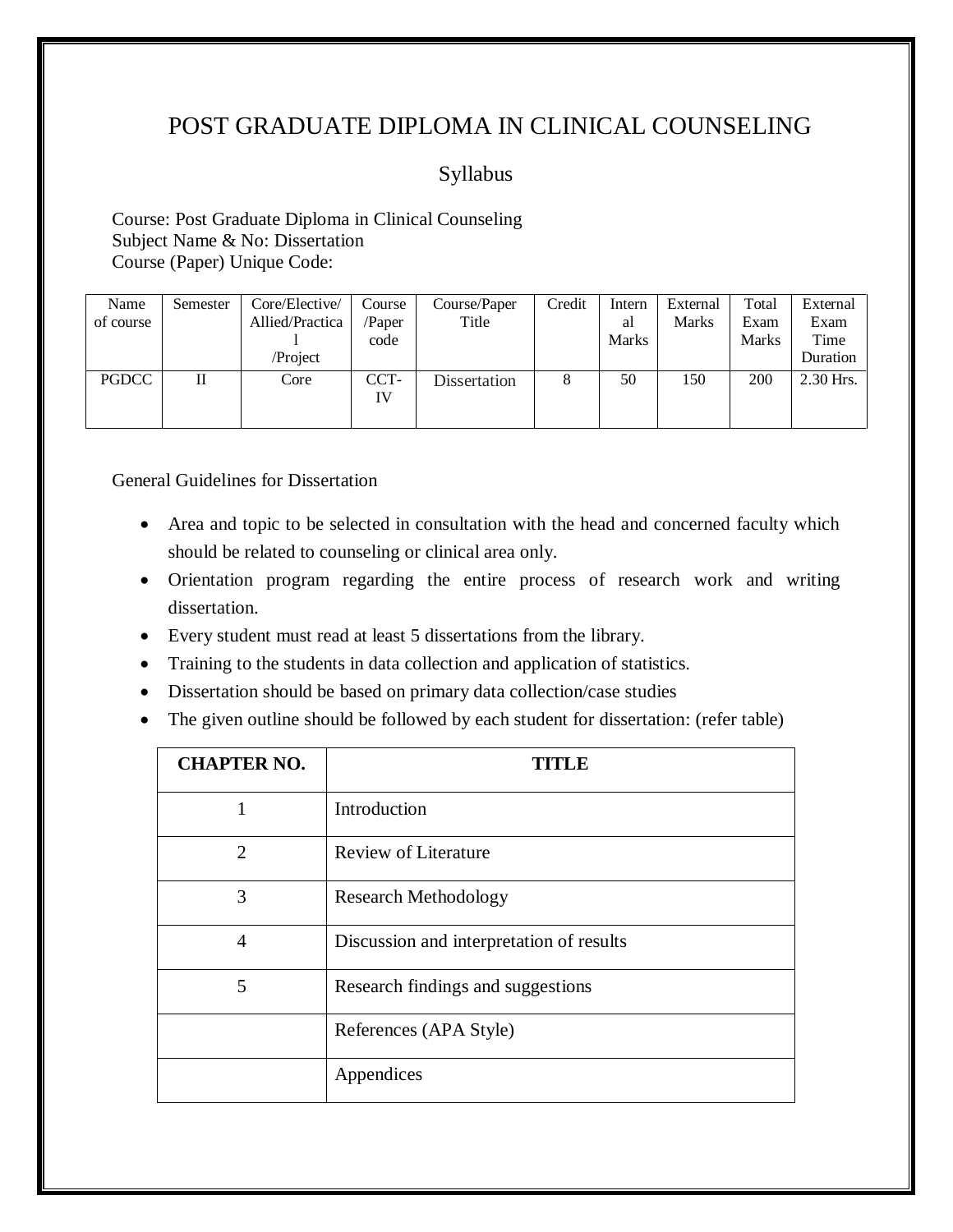Course: Post Graduate Diploma in Clinical Counseling Subject Name & No: Personality Measurement Course (Paper) Unique Code:

| Name         | Semester | Core/Elective/  | Course | Course/Paper | Credit | Intern       | External     | Total        | External    |
|--------------|----------|-----------------|--------|--------------|--------|--------------|--------------|--------------|-------------|
| of course    |          | Allied/Practica | /Paper | Title        |        | al           | <b>Marks</b> | Exam         | Exam        |
|              |          |                 | code   |              |        | <b>Marks</b> |              | <b>Marks</b> | Time        |
|              |          | /Project        |        |              |        |              |              |              | Duration    |
| <b>PGDCC</b> | П        | Elective        | $ECT-$ | Personality  | 4      | 30           | 70           | 100          | $2.30$ Hrs. |
|              |          |                 | П      | Measurement  |        |              |              |              |             |
|              |          |                 |        |              |        |              |              |              |             |

#### **Course Objectives:**

1: To familiarize students with the key approaches to the study of personality.

2: To help students understand the various approaches to measure personality.

3: To acquaint students with the procedure of construction, administration and interpretation while using various tools to measure personality.

4: Understand meaning, dimensions of personality and history of personality Measurement

5: Discuss about Theoretical approaches of personality

6: Analysis of projective techniques

7: Know about projective technique

#### **UNIT-I**

Meaning and Definition of Personality- Nature- Determinants- Four Dimensions of Cultural Personality- Nature of personality Theories- Historical Background of personality Theories-Evaluating Critical of Personality Theories- Basic Assumptions of Differences in Personality Theories- History of personality Measurement- Methods of personality Measurements.

#### **UNIT-II**

Theoretical Approaches of personality- Psychoanalytic Approach- New Psychoanalytical Approach-Type Approach-Lifespan approach- Trait Approach- Humanistic Approach- Cognitive Approach- Social cognitive Approach-Existential Approach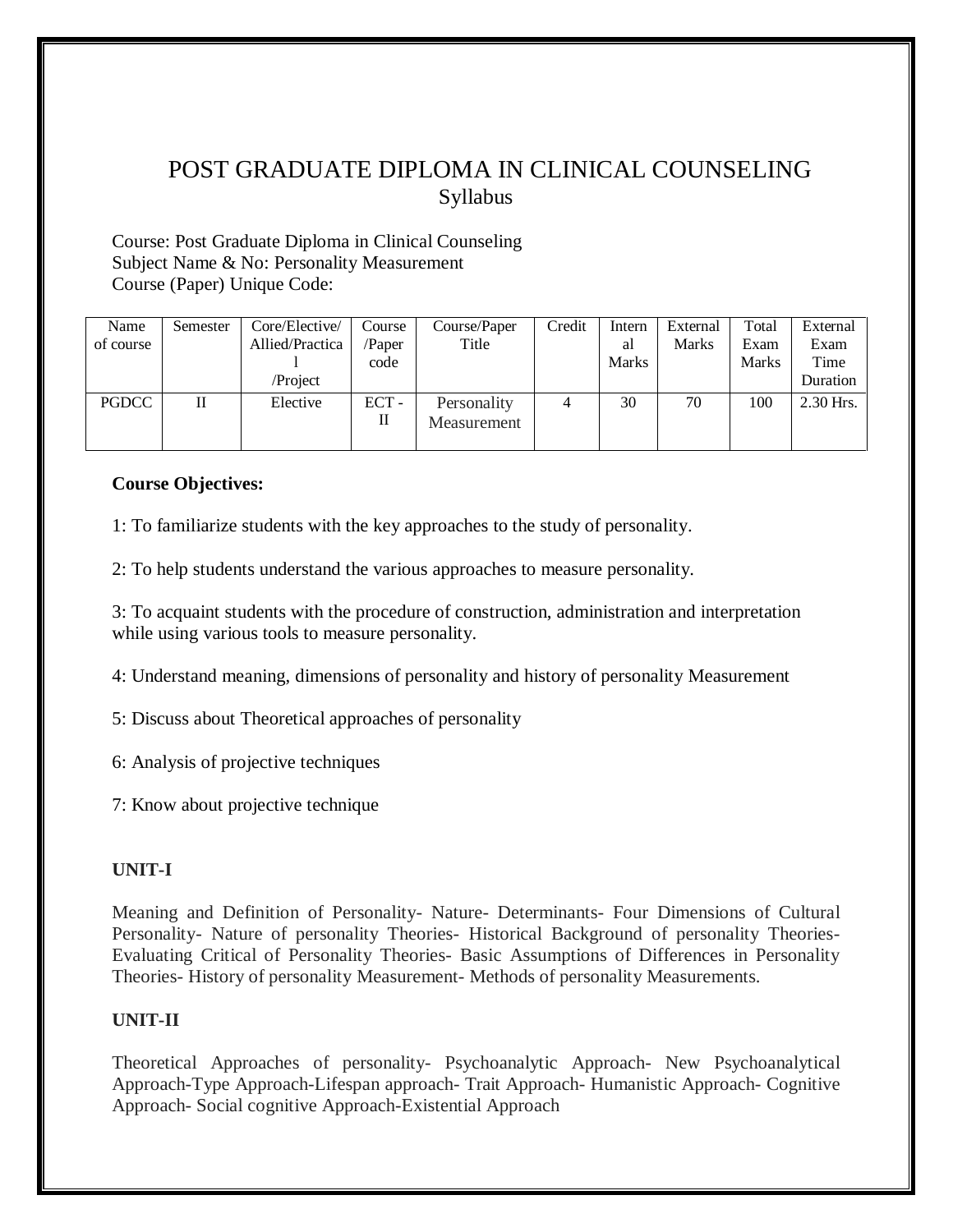#### **UNIT-III**

Self Report Inventories- Content Validation Approach- Empirical Criterion Approach- Factor Analysis Approach- Rational Theoretical approaches.

#### **UNIT-IV**

Projective Techniques- meaning of Projection- Meaning of Projective Technique- Nature-Assumption- explanation- Different types- evaluation-observation technique

#### **REFERENCES**

- Howard S. Friedman and Miriam W. Schustach (2004),
- Jogsan, Y.A. & Chauhan M.B.(2016): Personality Measurment, JK Publication, Rajkot
- **Lorenze A. Pervin (1990), Handbook of Personality: Theory and Research, New York:** Guilford Press
- **Quammer Hussain, "Personality Measurement.**
- Sarason, "Contemporary Research in Personality."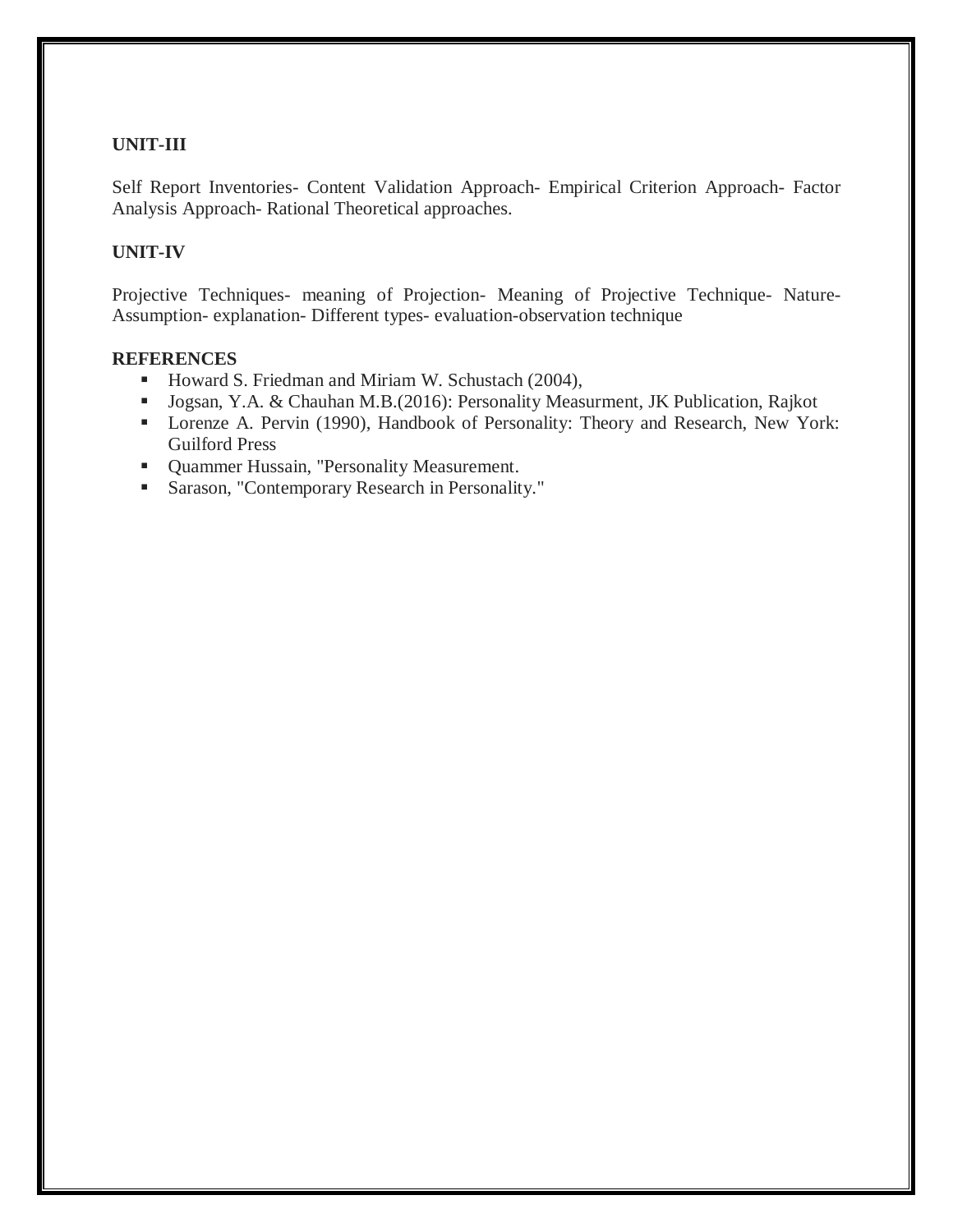Course: Post Graduate Diploma in Clinical Counseling Subject Name & No: Stress and Health Course (Paper) Unique Code:

| Name         | Semester | Core/Elective/  | Course | Course/Paper | Credit | Intern | External     | Total        | External  |
|--------------|----------|-----------------|--------|--------------|--------|--------|--------------|--------------|-----------|
| of course    |          | Allied/Practica | /Paper | Title        |        | al     | <b>Marks</b> | Exam         | Exam      |
|              |          |                 | code   |              |        | Marks  |              | <b>Marks</b> | Time      |
|              |          | /Project        |        |              |        |        |              |              | Duration  |
| <b>PGDCC</b> | П        | Elective        | ECT-   | Stress and   |        | 30     | 70           | 100          | 2.30 Hrs. |
|              |          |                 | П      | Health       |        |        |              |              |           |
|              |          |                 |        |              |        |        |              |              |           |

#### **Course Objectives:**

- 1. To introduce concept, types and sources of stress phenomenon.
- 2. To acquaint students with correlates/ consequences of stress.
- 3. To acquaint students with measurements of various types of stress.

#### **UNIT-I**

Nature and Type of Stress**:** Conceptualization of Stress – Stimulus Based Model, Response Based Model, Shortcomings of Stimulus and Response Models, Stress as an Interaction, Lazarus and Folkman's Transactional Model, Criticisms of the Transactional Model, General Nature of Stress, Basic Sources of Stress – Frustration, Conflict, Change and Pressure.

#### **UNIT-II**

Causes of Stress/ Types of Stressor: Life Events Stress, Daily Hassles – Household Hassles, Health Hassles, Time Pressure Hassles, Inner Concern Hassles, Environmental Hassles, Financial Responsibility Hassles, Work Hassles, Future Security Hassles etc; Occupational / Work Related / Organizational Stressors – Luthans's Classification of Occupational Stressors, Cooper's Classification of Occupational Stressors, Pareek's Classification of Organizational Role Stressors, Executive Stress; Examination Stress; Environmental Stressors – Natural Disasters, Technology – when High-Tech Fails, Noise, Temperature, Aromas and Air Pollution, Crowding etc., Individual Stressors – Type A Personality Characteristics, Irrational Beliefs. Factors Influencing Severity of Stress

#### **UNIT-III**

Stress and Physical Health: Concept of Health, Physiological Consequences of Stress – Fight-or-Flight Response, Hans Salye's Concept of General Adaptation Syndrome (GAS), Other Effects